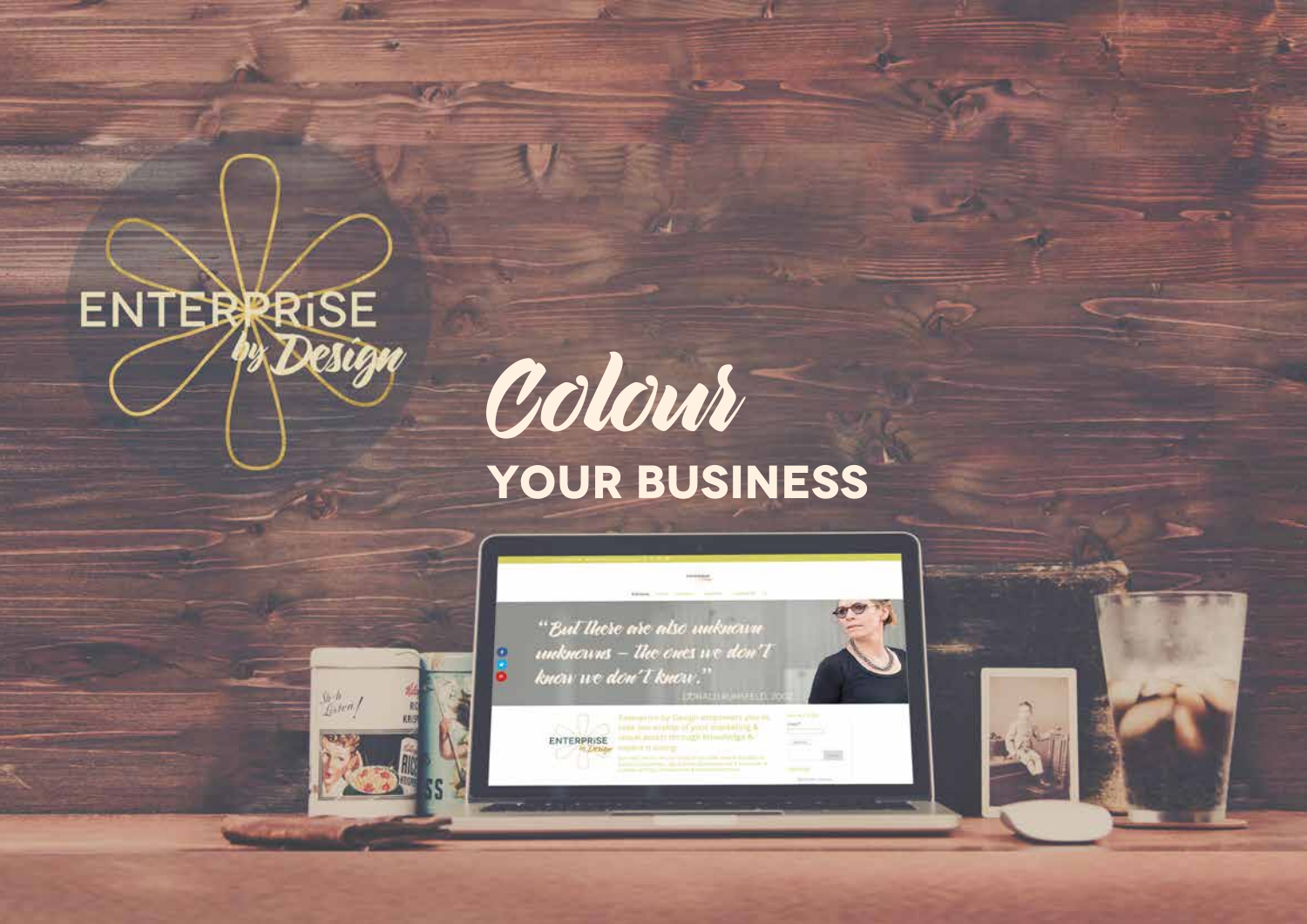Copyright © 2017 All rights reserved worldwide.

**2**

YOUR RIGHTS: This book is restricted to your personal use only. It does not come with any other rights.

LEGAL DISCLAIMER: This book is protected by international copyright law and may not be copied, reproduced, given away, or used to create derivative works without the publisher's expressed permission. The publisher retains full copyrights to this book.

The author has made every reasonable effort to be as accurate and complete as possible in the creation of this book and to ensure that the information provided is free from errors; however, the author/publisher/ reseller assumes no responsibility for errors, omissions, or contrary interpretation of the subject matter herein and does not warrant or represent at any time that the contents within are accurate due to the rapidly changing nature of the Internet.

Any perceived slights of specific persons, peoples, or organizations are unintentional.

The purpose of this book is to educate and there are no guarantees of income, sales or results implied. The publisher/author/reseller can therefore not be held accountable for any poor results you may attain when implementing the techniques or when following any guidelines set out for you in this book.

Any product, website, and company names mentioned in this report are the trademarks or copyright properties of their respective owners. The author/publisher/reseller are not associated or affiliated with them in any way. Nor does the referred product, website, and company names sponsor, endorse, or approve this product.

COMPENSATION DISCLOSURE: Unless otherwise expressly stated, you should assume that the links contained in this book may be affiliate links and either the author/publisher/reseller will earn commission if you click on them and buy the product/service mentioned in this book. However, the author/publisher/reseller disclaim any liability that may result from your involvement with any such websites/products. You should perform due diligence before buying mentioned products or services.

This constitutes the entire license agreement. Any disputes or terms not discussed in this agreement are at the sole discretion of the publisher.

### **the small print**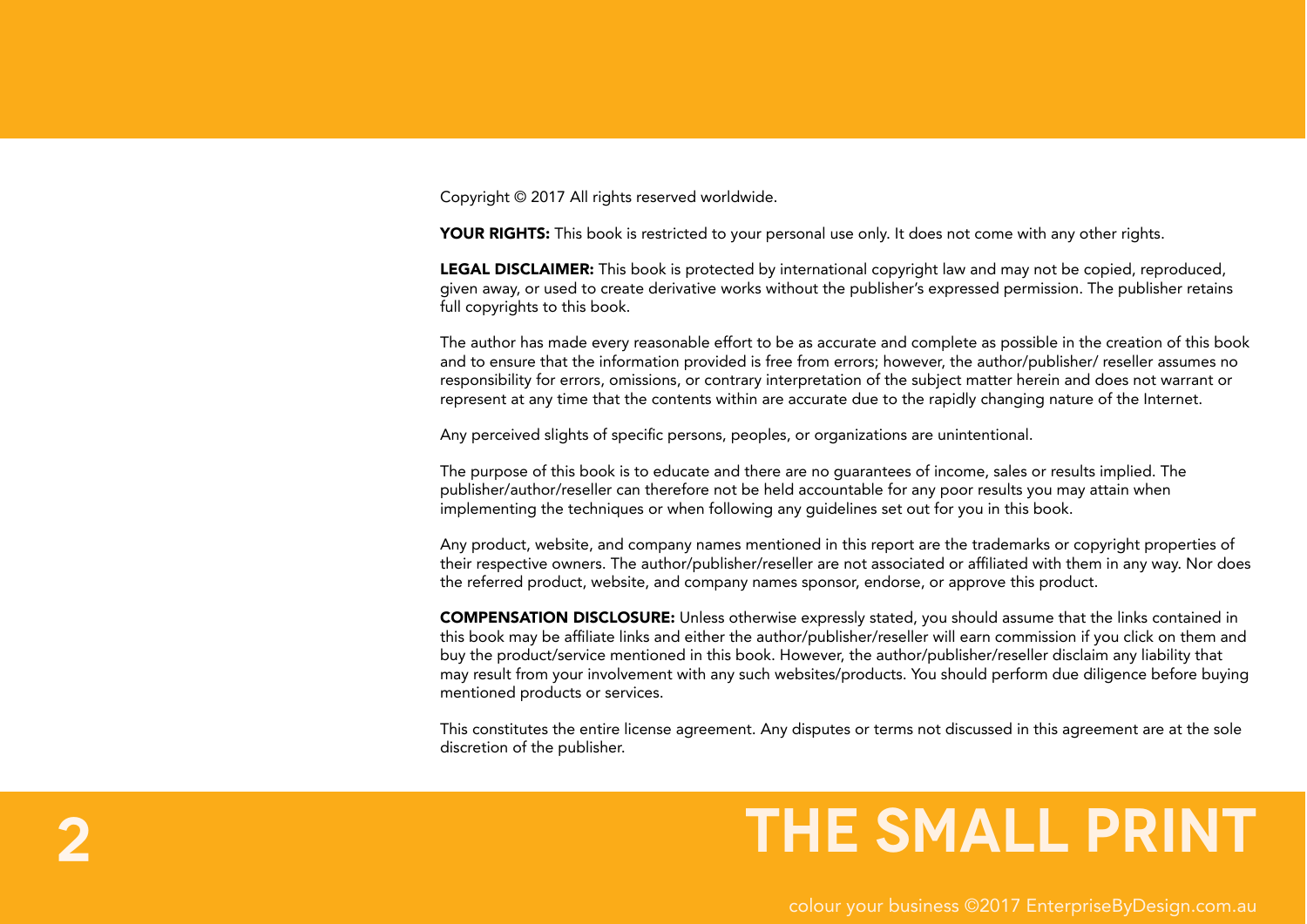#### **INDEX:**

| <b>COLOUR</b> is Energy   |    |  |  |  |
|---------------------------|----|--|--|--|
| <b>COLOUR SYMBOLISM</b>   |    |  |  |  |
| <b>COLOUR PSYCHOLOGY</b>  |    |  |  |  |
| The COLOUR AFFECTS System |    |  |  |  |
| Red                       | 8  |  |  |  |
| <b>Blue</b>               | 9  |  |  |  |
| Yellow                    | 10 |  |  |  |
| Green                     | 11 |  |  |  |
| Violet                    | 12 |  |  |  |
| Orange                    | 13 |  |  |  |
| Pink                      | 14 |  |  |  |
| Grey                      | 15 |  |  |  |
| <b>Black</b>              | 16 |  |  |  |
| <b>Black</b>              | 17 |  |  |  |
| White                     | 18 |  |  |  |
|                           |    |  |  |  |

| Brown                                                                                                        | 19                         |                      |
|--------------------------------------------------------------------------------------------------------------|----------------------------|----------------------|
| Colour Set 1: MORNINGLIGHT<br>Colour Set 2: DREAMLIGHT<br>Colour Set 3: FIRELIGHT<br>Colour Set 4: STARLIGHT |                            | 20<br>21<br>22<br>23 |
| <b>Colour Preferences:</b><br>Colour Preferences:                                                            | <b>BY GENDER</b><br>BY AGE | 24<br>25             |
| <b>Brand Colour Matrix</b><br><b>How Major Brands Use Colour</b><br><b>Big Brand Analysis</b>                |                            | 26<br>27<br>28       |
| Disclaimer                                                                                                   |                            |                      |

### **3 INDEX**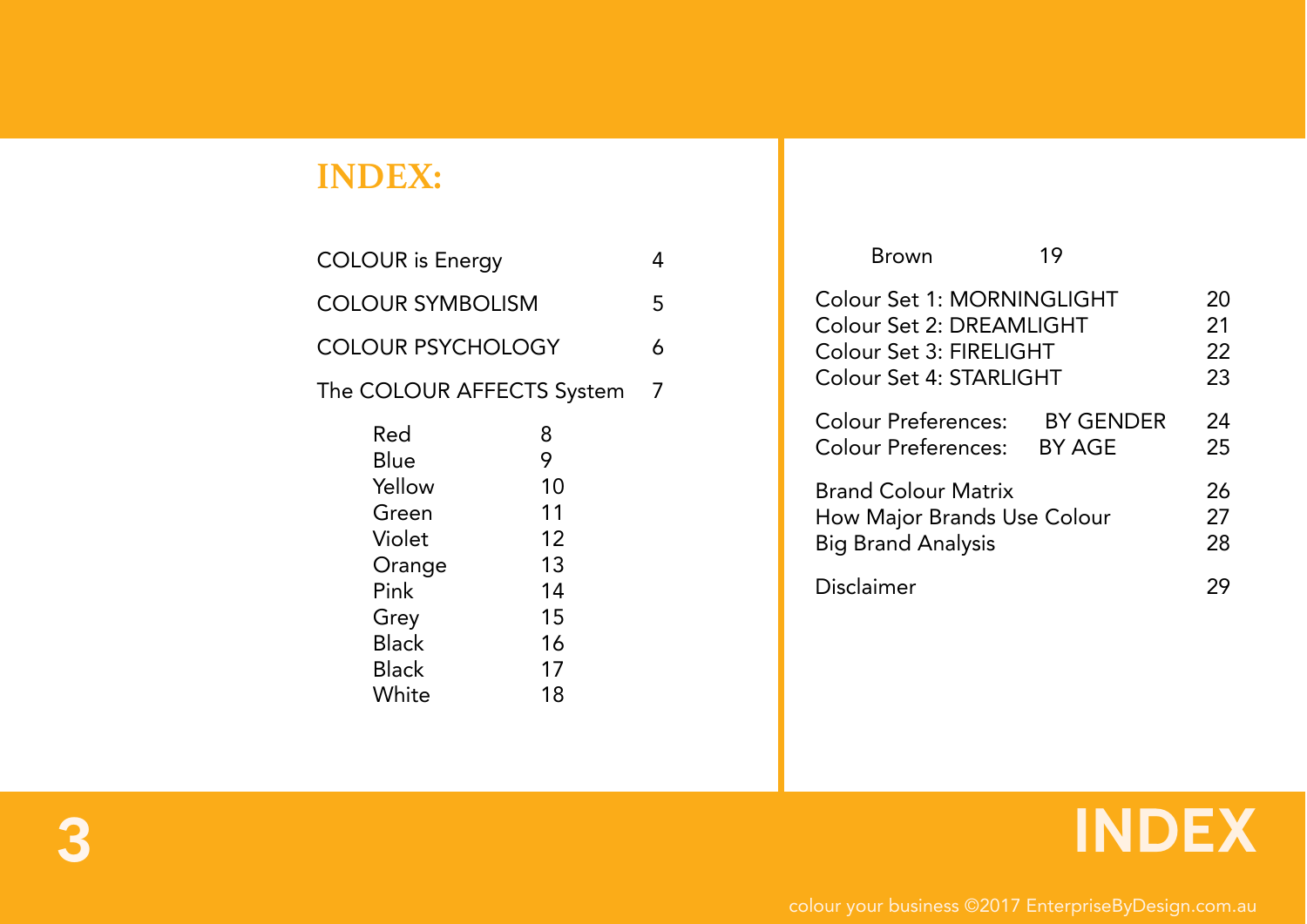



#### **Colour is energy.**

It has a physical effect on us has been proved time and again in experiments.

When blind people were asked to identify colours with their fingertips they were all able to do so easily.

This is because colour is light which travels to us in waves.

### **The colours of our environment affect our behaviour and mood.**

When yellow daffodils, bluebells and colourful crocuses appear, we immediately begin to feel livelier.

When grey skies and rain or snow surround us we instinctively draw in and tend to hibernate.

### **4 COLOUR IS ENERGY**

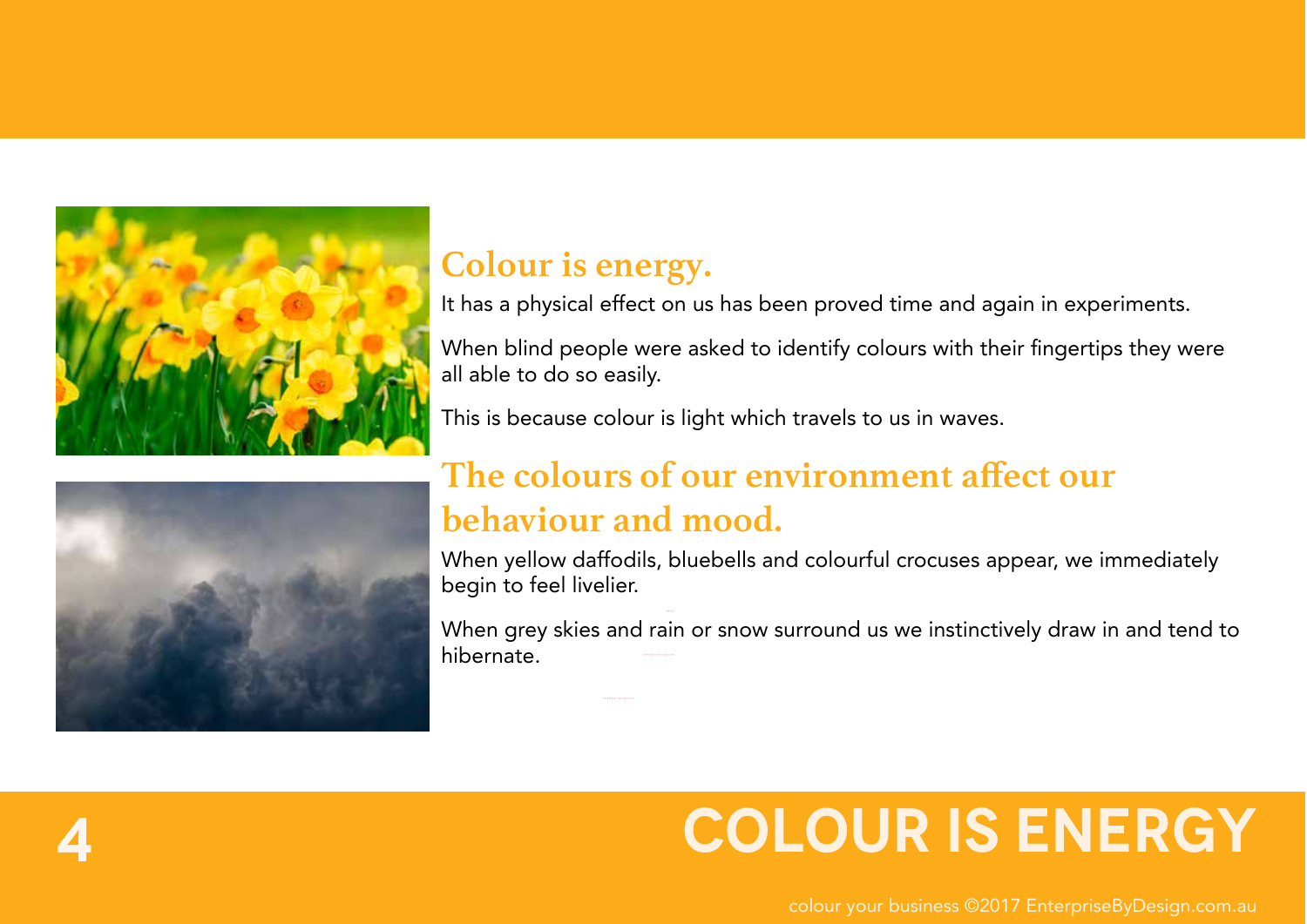



#### **Colour Symbolism ...**

Colour symbolism is the associations we, as humans, have been conditioned to make about colour. Many of these responses will be cultural ... take green for instance:

Indonesia: traditionally green was forbidden

**Mexico:** national colour standing for independence

Middle East: traditional colour of Islam & luck

Eastern cultures: luck

China: green hats for men are taboo because it signals that their wives have committed adultery!

South America: death

America: money

**Globally: military** 

Spiritually: healing



### **5 COLOUR SYMBOLISM**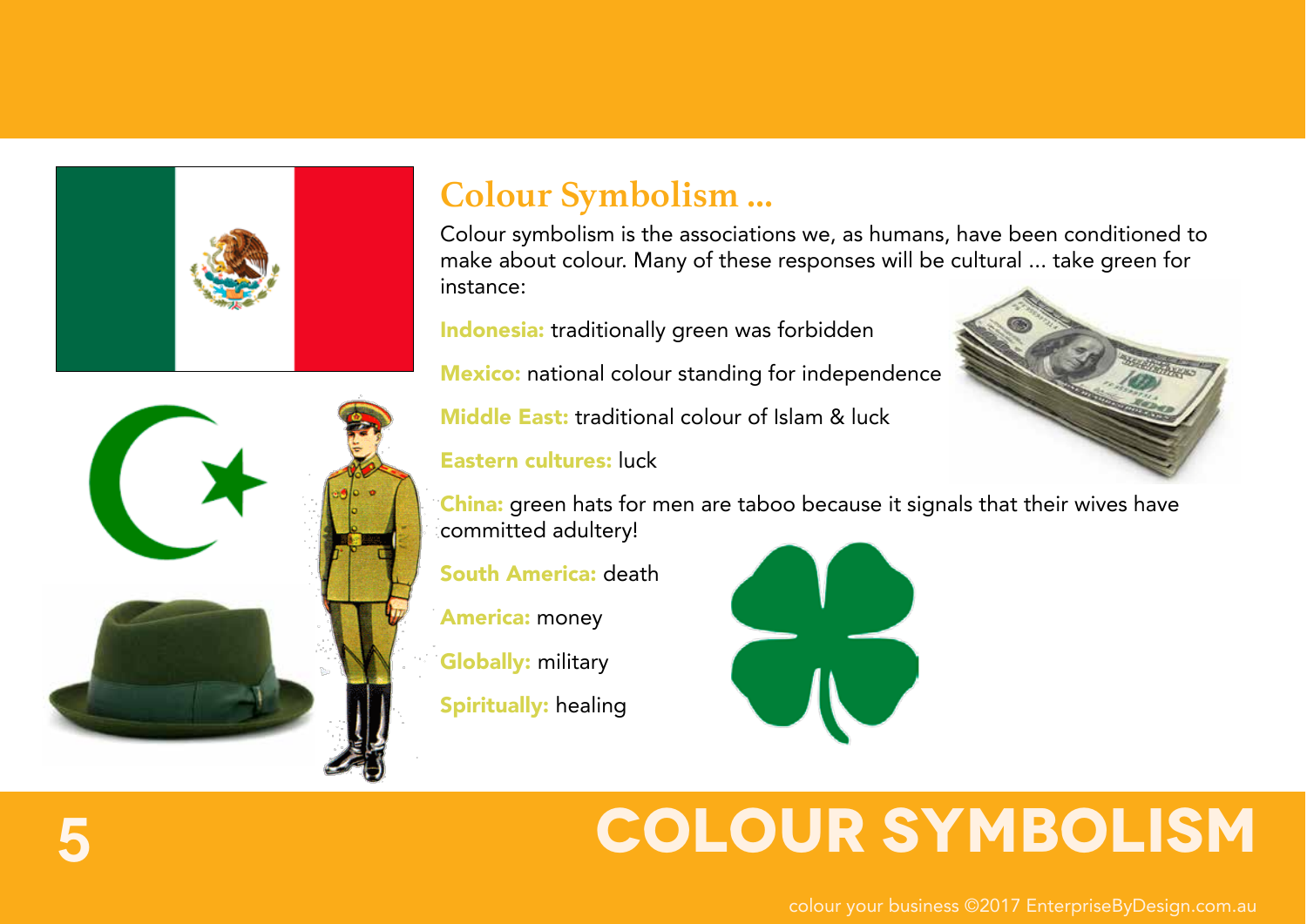#### **Colour Psychology ...**

We know anecdotally about the sorts of messages colours tend to convey. But we need to bear in mind that the meaning any particular person gets from a colour depends on a multitude of factors such as age and gender, personal preferences, upbringing, and cultural differences.

In 1984 independent researcher Angela Wright set out to develop a unified theory of colour psychology and colour harmony. The theory resulted from exploration of the following questions:

- How does colour influence mood and behaviour?
- Why do individuals have different aesthetic responses to the same colour?
- What affective differences are there between different versions of the same spectral hue?
- Are there any universally attractive colours?

Her findings became the foundation for the re-knowned the 'Colour Affects System'.

These effects are unaffected by culture, gender or age and are therefore predictable.

based on A Theory of Colour Psychology and Colour Harmony by Angela Wright FRSA.

### **6 COLOUR PSYCHOLOGY**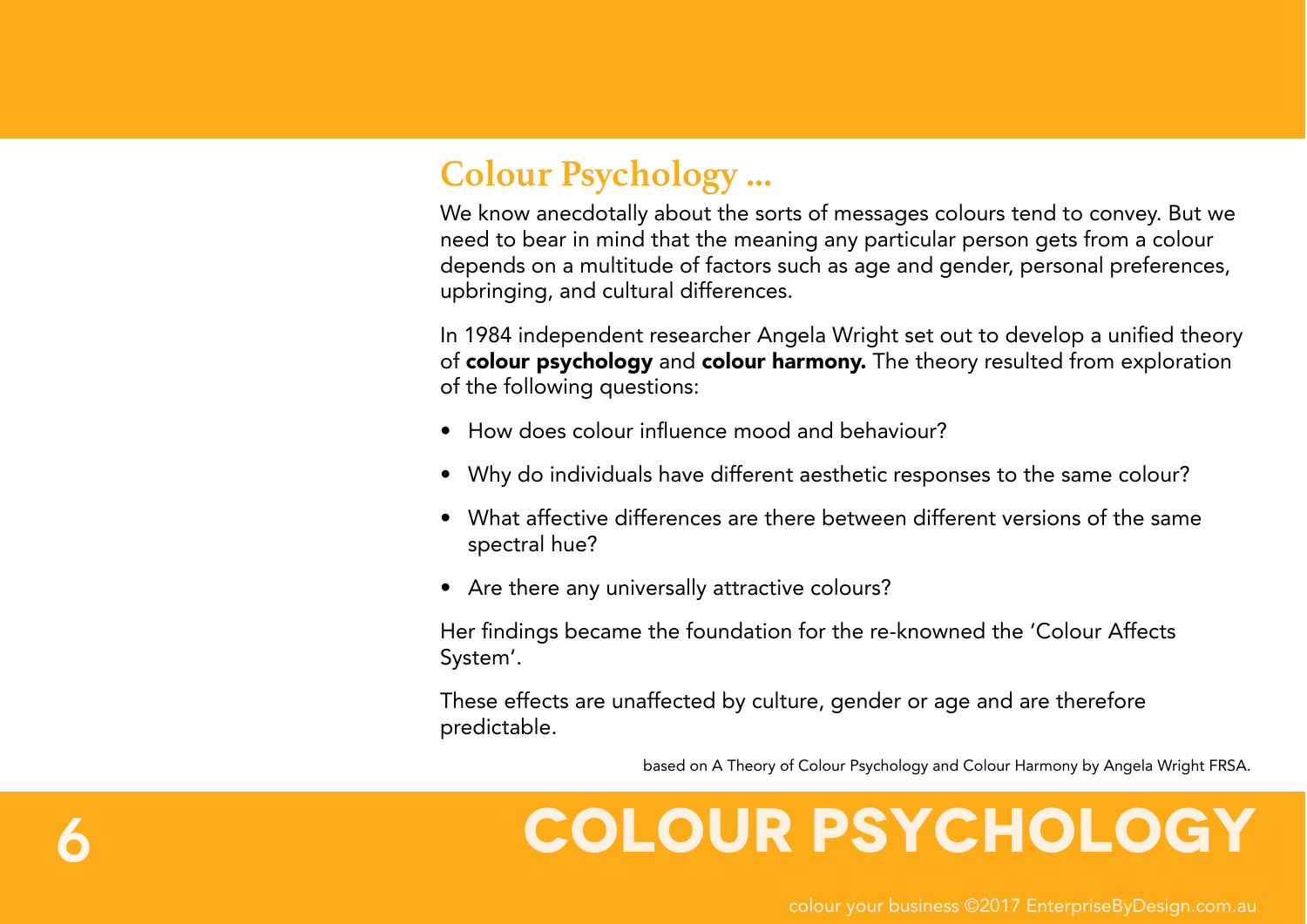#### **The 'Colour Affects' System ...**

The principal tenets of this theory are as follows:

- Each hue affects distinct psychological modes.
- The psychological effects of colour are universal.
- Every shade, tone or tint can be classified into one of four colour groups.
- Every colour will harmonise with every other colour in the same group.
- All humanity can be classified into one of four personality types.
- Each personality type has a natural affinity with one colour group.
- Response to colour schemes is influenced by personality type.

based on A Theory of Colour Psychology and Colour Harmony by Angela Wright FRSA.

### **7 THE COLOUR Affects System**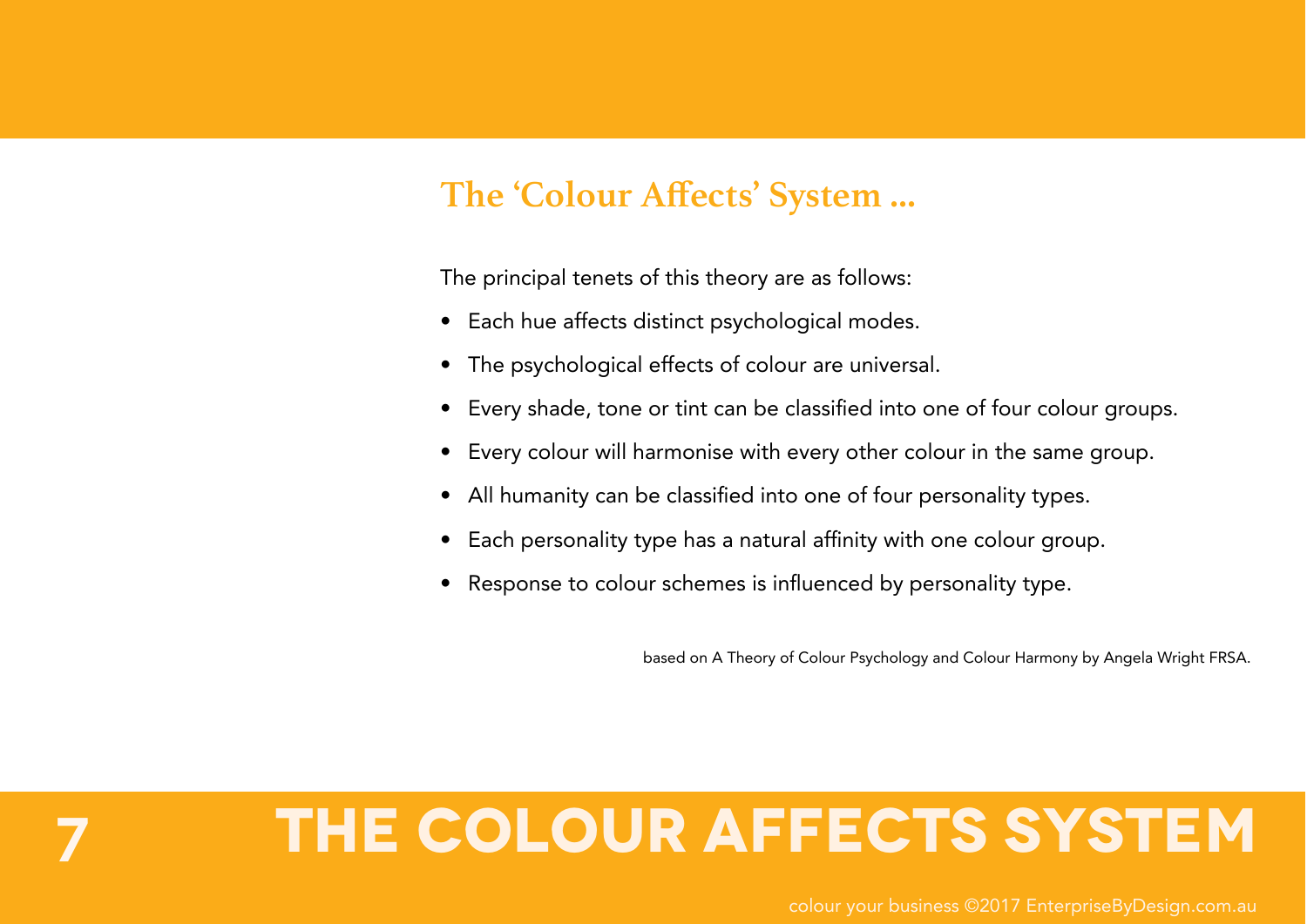

### **RED: physical**

Positive: Physical courage, strength, warmth, energy, basic survival, 'fight or flight', stimulation, masculinity, excitement.

Negative: Defiance, aggression, visual impact, strain.

Being the longest wavelength, red is a powerful colour. Although not technically the most visible, it has the property of appearing to be nearer than it is and therefore it grabs our attention first. Hence its effectiveness in traffic lights the world over.

Its effect is physical; it stimulates us and raises the pulse rate, giving the impression that time is passing faster than it is. It relates to the masculine principle and can activate the "fight or flight" instinct.

Red is strong, and very basic. Pure red is the simplest colour, with no subtlety. It is stimulating and lively, very friendly. At the same time, it can be perceived as demanding and aggressive.

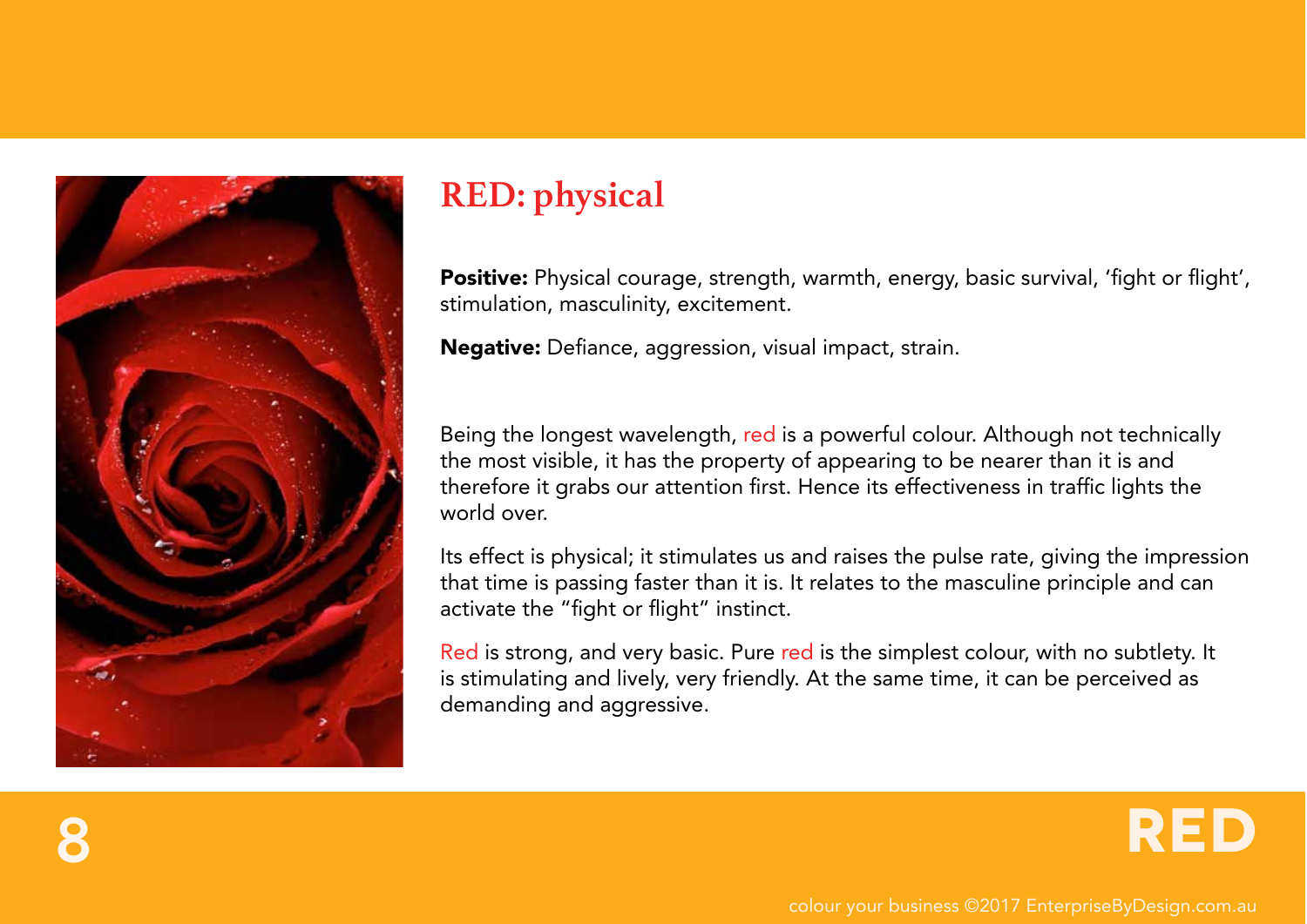

#### **BLUE: Intellectual**

Positive: Intelligence, communication, trust, efficiency, serenity, duty, logic, coolness, reflection, calm.

Negative: Coldness, aloofness, lack of emotion, unfriendliness.

Blue is the colour of the mind and is essentially soothing; it affects us mentally, rather than the physical reaction we have to red.

Strong blues will stimulate clear thought and lighter, soft blues will calm the mind and aid concentration. Consequently it is serene and mentally calming.

It is the colour of clear communication. Blue objects do not appear to be as close to us as red ones. Time and again in research, blue is the world's favourite colour. However, it can be perceived as cold, unemotional and unfriendly.

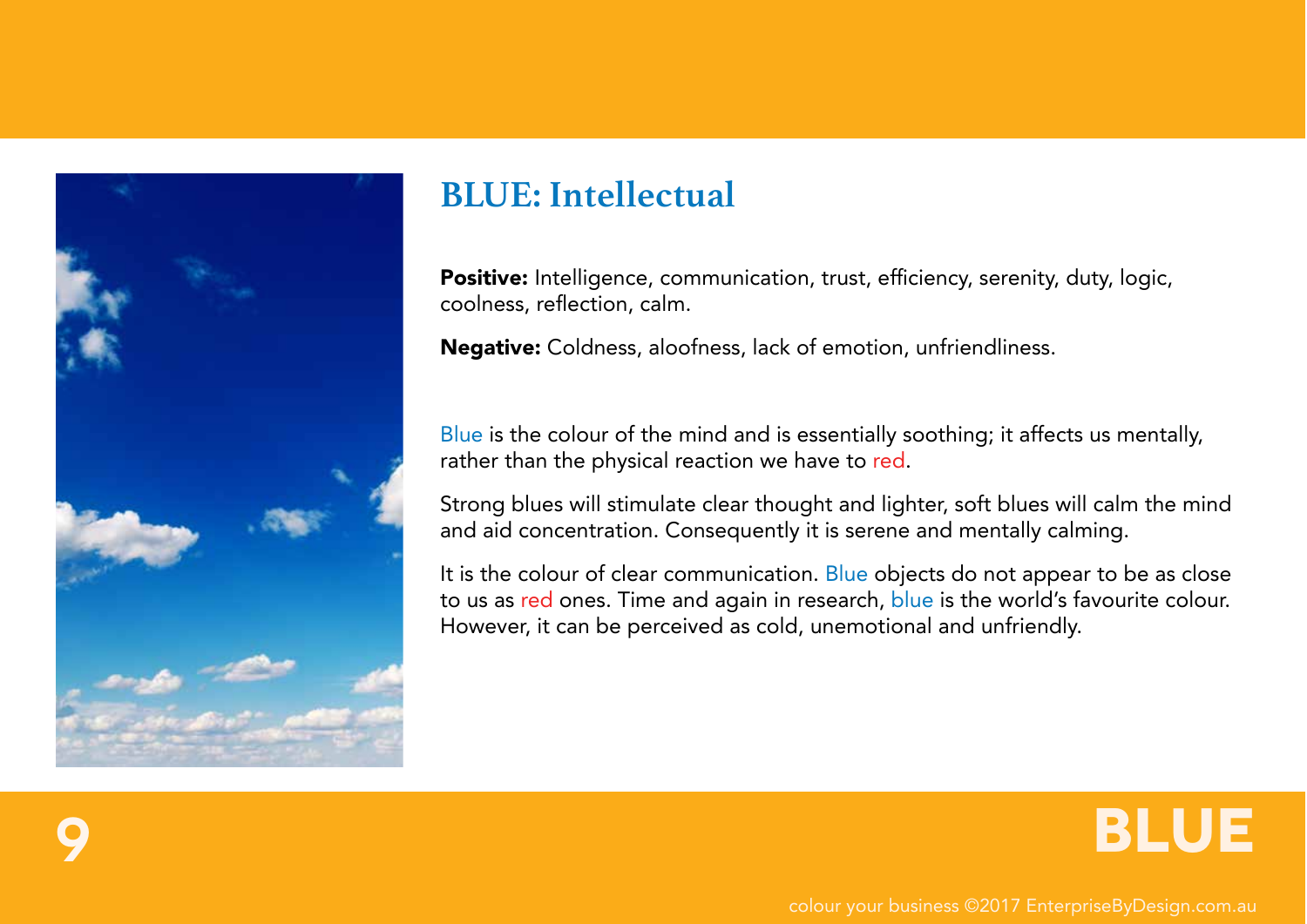

#### **YELLOW: Emotional**

Positive: Optimism, confidence, self-esteem, extraversion, emotional strength, friendliness, creativity.

Negative: Irrationality, fear, emotional fragility, depression, anxiety, suicide.

The yellow wavelength is relatively long and essentially stimulating. In this case the stimulus is emotional, therefore yellow is the strongest colour, psychologically.

The right yellow will lift our spirits and our self-esteem; it is the colour of confidence and optimism.

Too much of it, or the wrong tone in relation to the other tones in a colour scheme, can cause self-esteem to plummet, giving rise to fear and anxiety. Our "yellow streak" can surface.

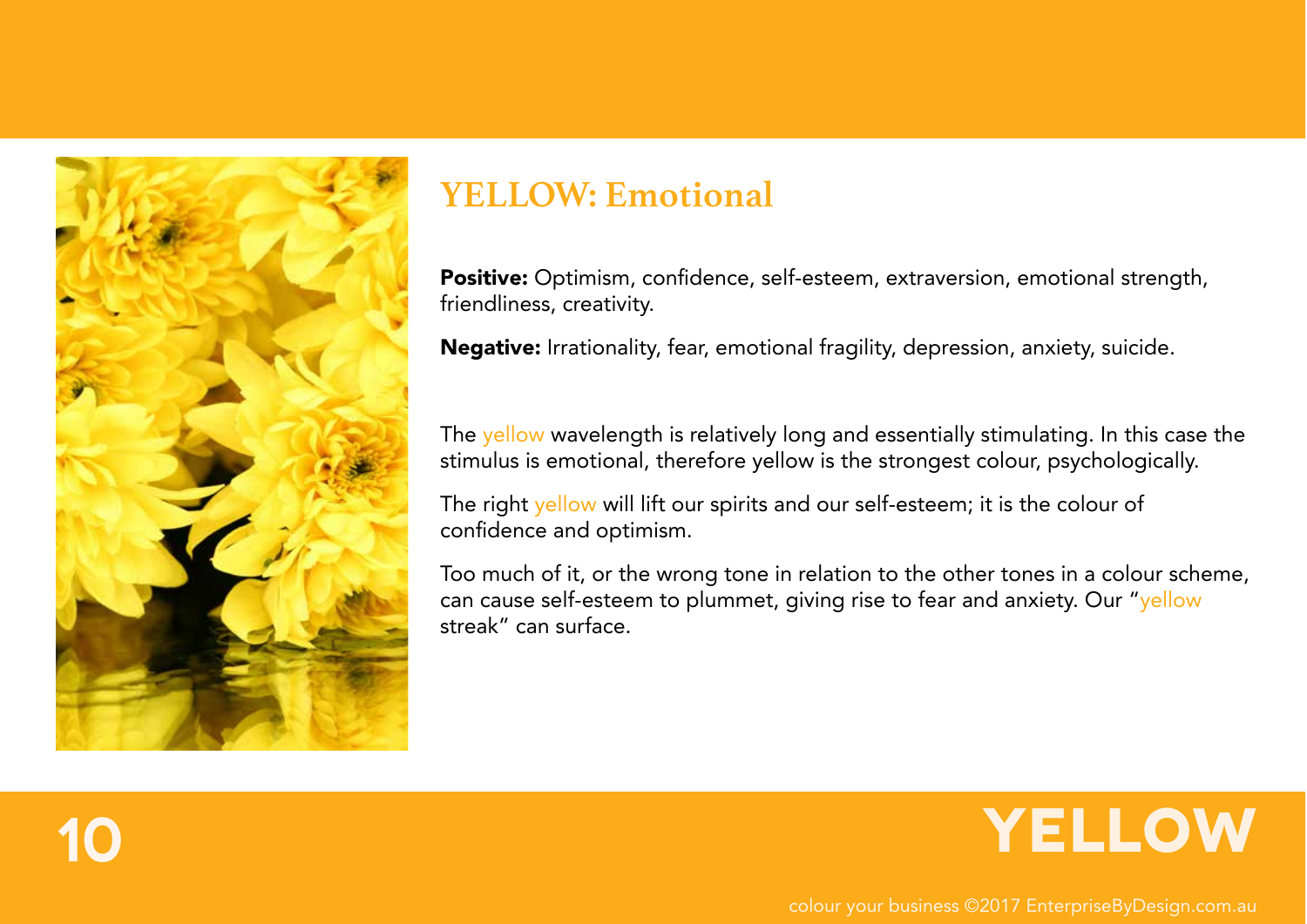

#### **GREEN: Balance**

Positive: Harmony, balance, refreshment, universal love, rest, restoration, reassurance, environmental awareness, equilibrium, peace.

Negative: Boredom, stagnation, blandness, enervation.

Green strikes the eye in such a way as to require no adjustment whatever and is, therefore, restful.

Being in the centre of the spectrum, it is the colour of balance - a more important concept than many people realise. When the world about us contains plenty of green, this indicates the presence of water, and little danger of famine, so we are reassured by green, on a primitive level.

Negatively, it can indicate stagnation and, incorrectly used, will be perceived as being too bland.

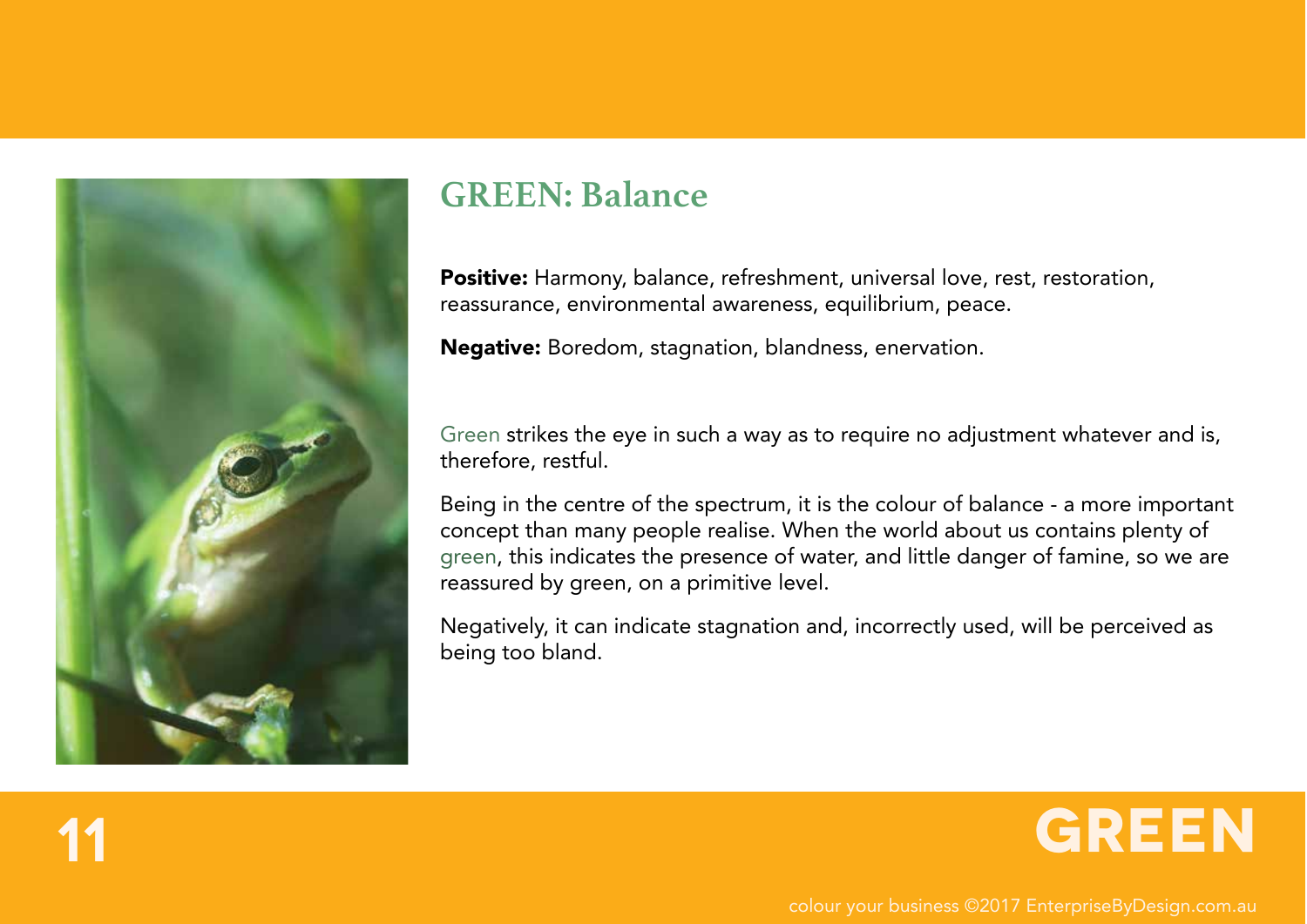

#### **VIOLET: Spiritual**

Positive: Spiritual awareness, containment, vision, luxury, authenticity, truth, quality.

Negative: Introversion, decadence, suppression, inferiority.

The shortest wavelength is violet, often described as purple. It takes awareness to a higher level of thought, even into the realms of spiritual values. It is highly introvertive and encourages deep contemplation, or meditation.

It has associations with royalty and usually communicates the finest possible quality.

Being the last visible wavelength before the ultra-violet ray, it has associations with time and space and the cosmos.

Excessive use of purple can bring about too much introspection and the wrong tone of it communicates something cheap and nasty, faster than any other colour.

### **12 VIOLET**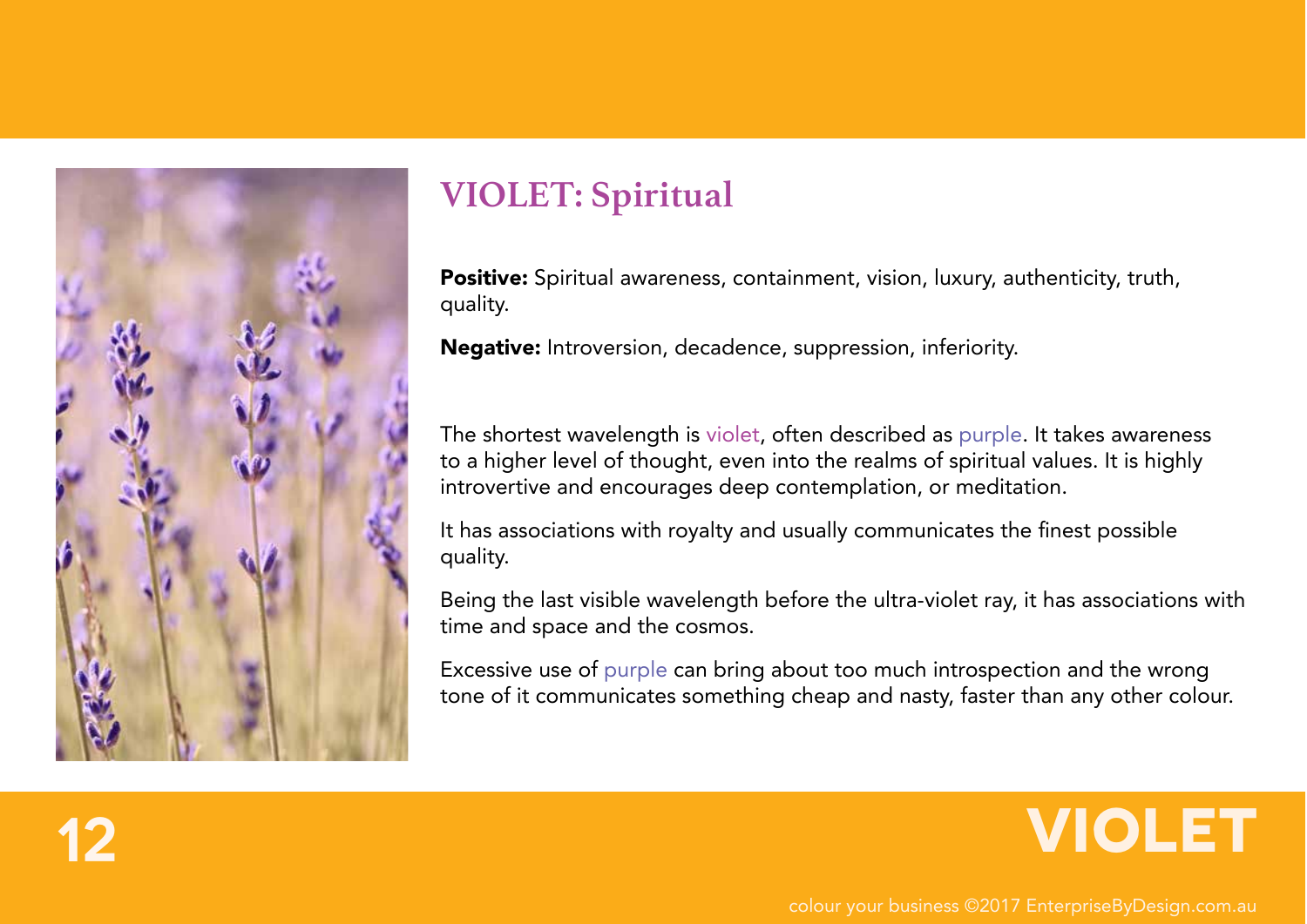

#### **ORANGE.**

Positive: Physical comfort, food, warmth, security, sensuality, passion, abundance, fun.

Negative: Deprivation, frustration, frivolity, immaturity.

Since it is a combination of red and yellow, orange is stimulating and reaction to it is a combination of the physical and the emotional. It focuses our minds on issues of physical comfort - food, warmth, shelter etc. - and sensuality. It is a 'fun' colour.

Negatively, it might focus on the exact opposite - deprivation. This is particularly likely when warm orange is used with black. Equally, too much orange suggests frivolity and a lack of serious intellectual values.

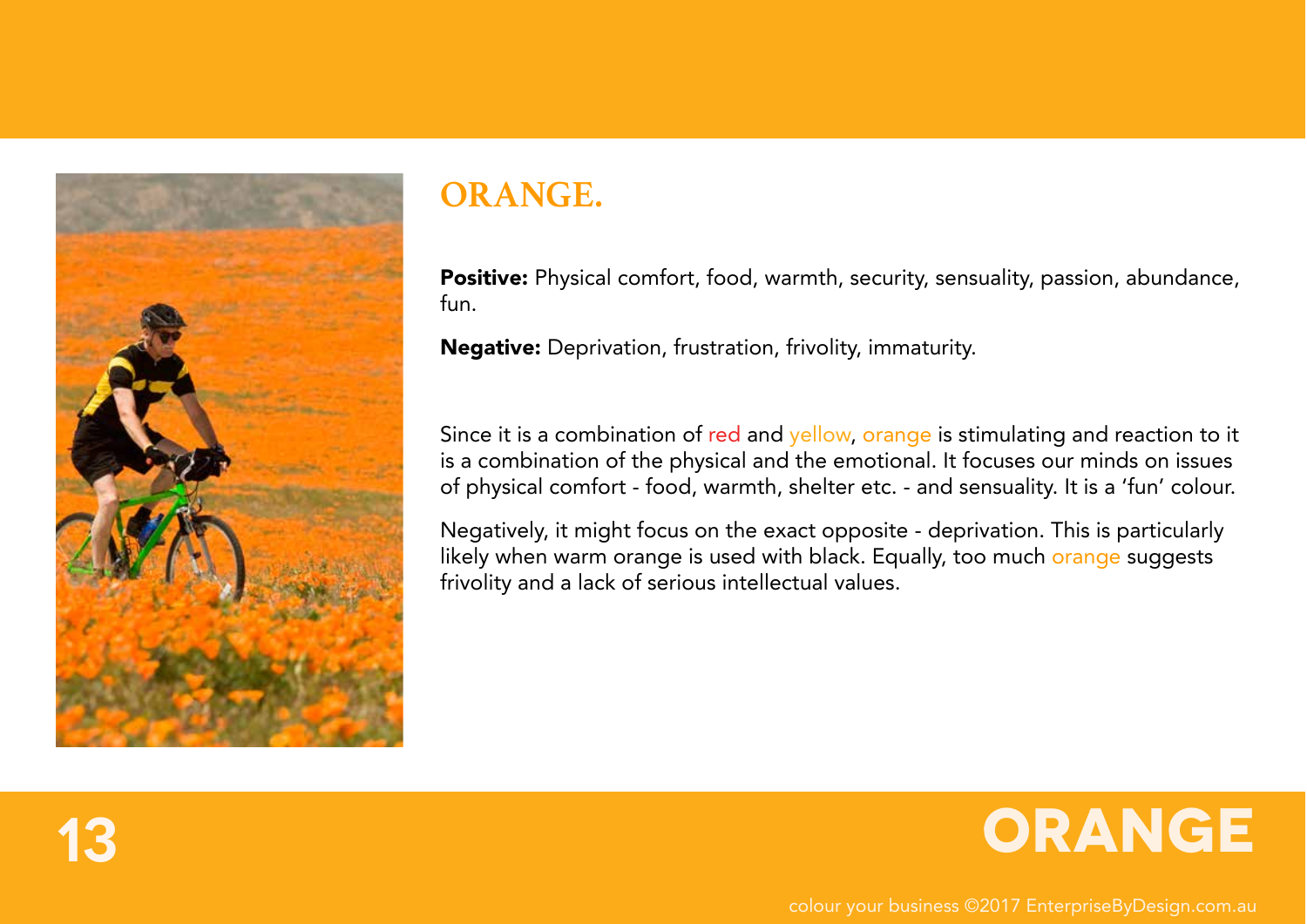

### **PINK.**

Positive: Physical tranquillity, nurture, warmth, femininity, love, sexuality, survival of the species.

Negative: Inhibition, emotional claustrophobia, emasculation, physical weakness.

Being a tint of red, pink also affects us physically, but it soothes, rather than stimulates.

(Interestingly, red is the only colour that has an entirely separate name for its tints. Tints of blue, green, yellow, etc. are simply called light blue, light green etc.)

Pink is a powerful colour, psychologically. It represents the feminine principle, and survival of the species; it is nurturing and physically soothing.

Too much pink is physically draining and can be somewhat emasculating.



**14 PINK**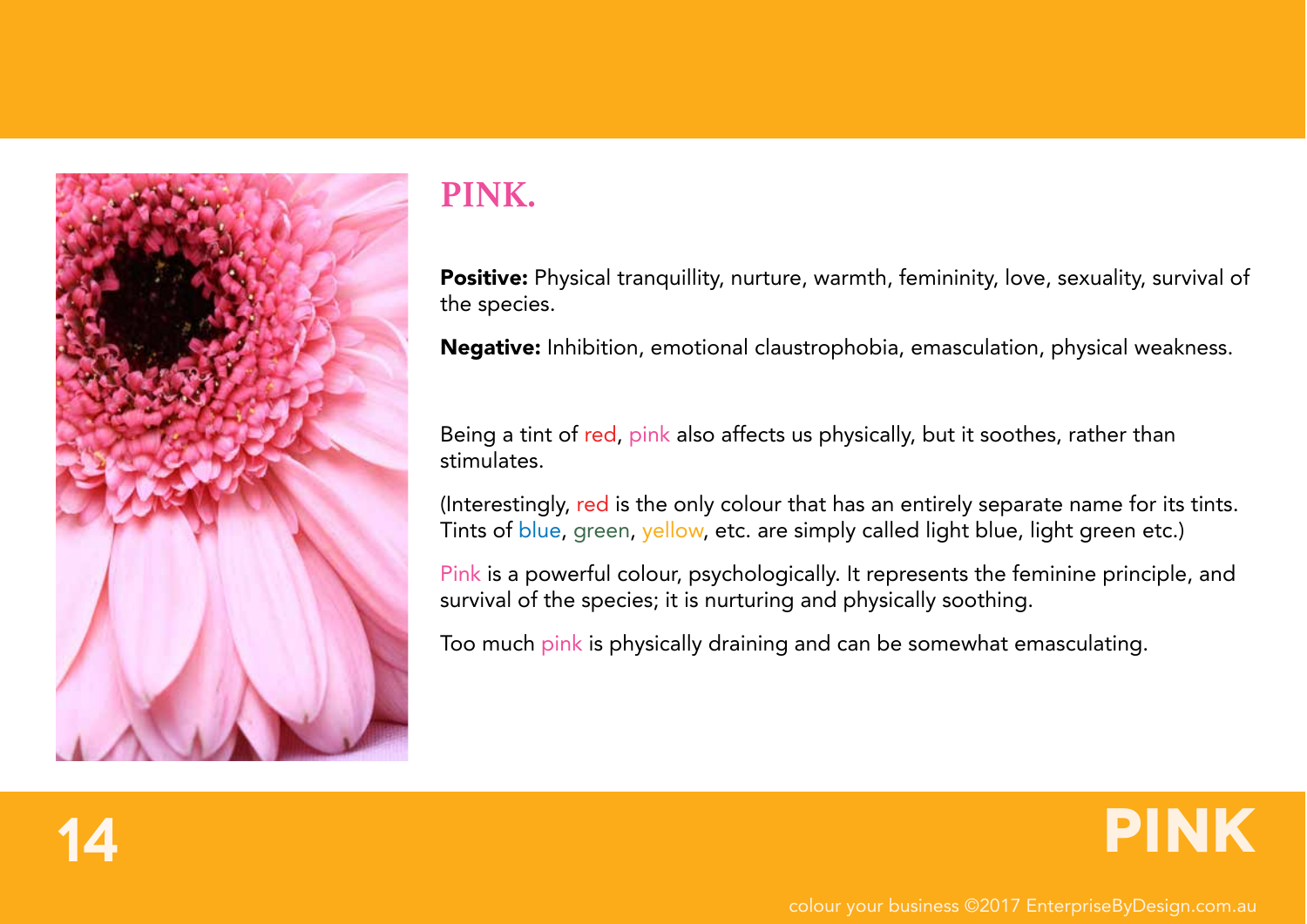

### **GREY.**

Positive: Psychological neutrality.

Negative: Lack of confidence, dampness, depression, hibernation, lack of energy.

Pure grey is the only colour that has no direct psychological properties. It is, however, quite suppressive.

A virtual absence of colour is depressing and when the world turns grey we are instinctively conditioned to draw in and prepare for hibernation.

Unless the precise tone is right, grey has a dampening effect on other colours used with it. Heavy use of grey usually indicates a lack of confidence and fear of exposure.

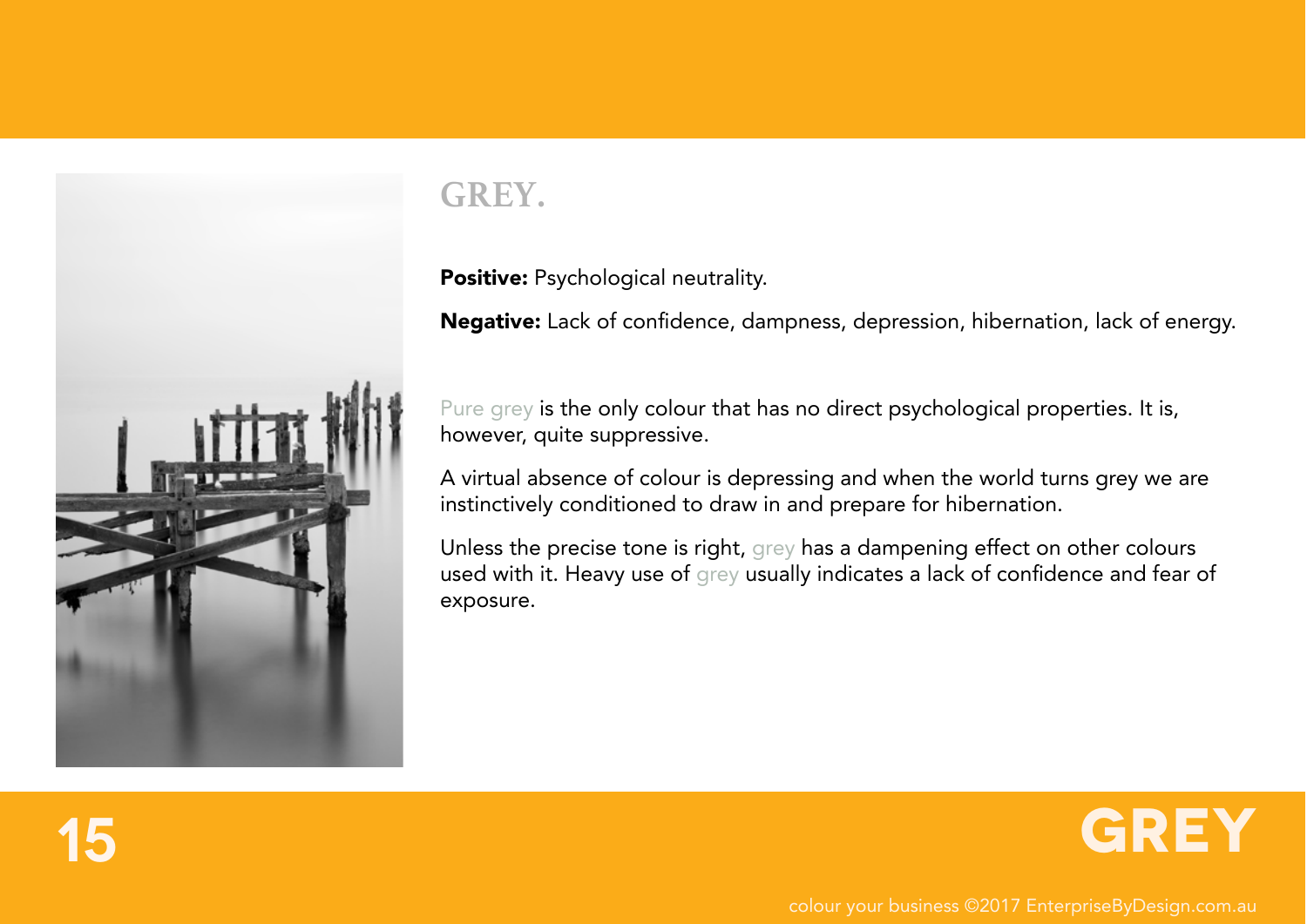

### **BLACK.**

Positive: Sophistication, glamour, security, emotional safety, efficiency, substance. Negative: Oppression, coldness, menace, heaviness.

Black is all colours, totally absorbed. The psychological implications of that are considerable. It creates protective barriers, as it absorbs all the energy coming towards you, and it enshrouds the personality.

Black is essentially an absence of light, since no wavelengths are reflected and it can, therefore be menacing; many people are afraid of the dark.

Positively, it communicates absolute clarity, with no fine nuances. It communicates sophistication and uncompromising excellence and it works particularly well with white.

Black creates a perception of weight and seriousness.

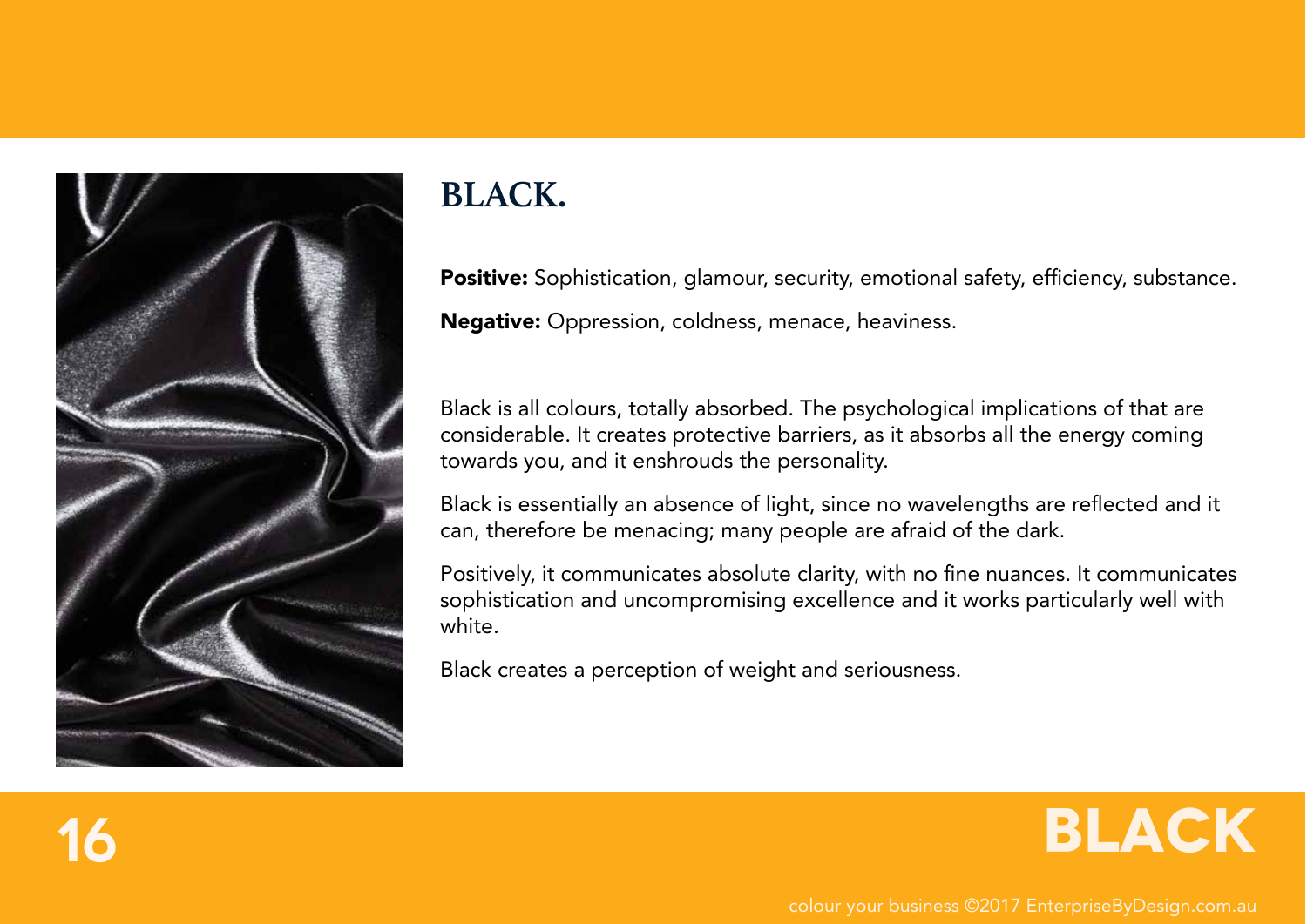

#### BLACK.

It is a myth that black clothes are slimming:

Which of these boxes do you think is bigger/heavier?



The truth behind the myth is that black is the most recessive colour a matter of not drawing attention to yourself, rather than actually making you look slimmer.

Most people swear the black one is bigger in fact, they are the same size. Black is the densest colour and creates perceptions of heaviness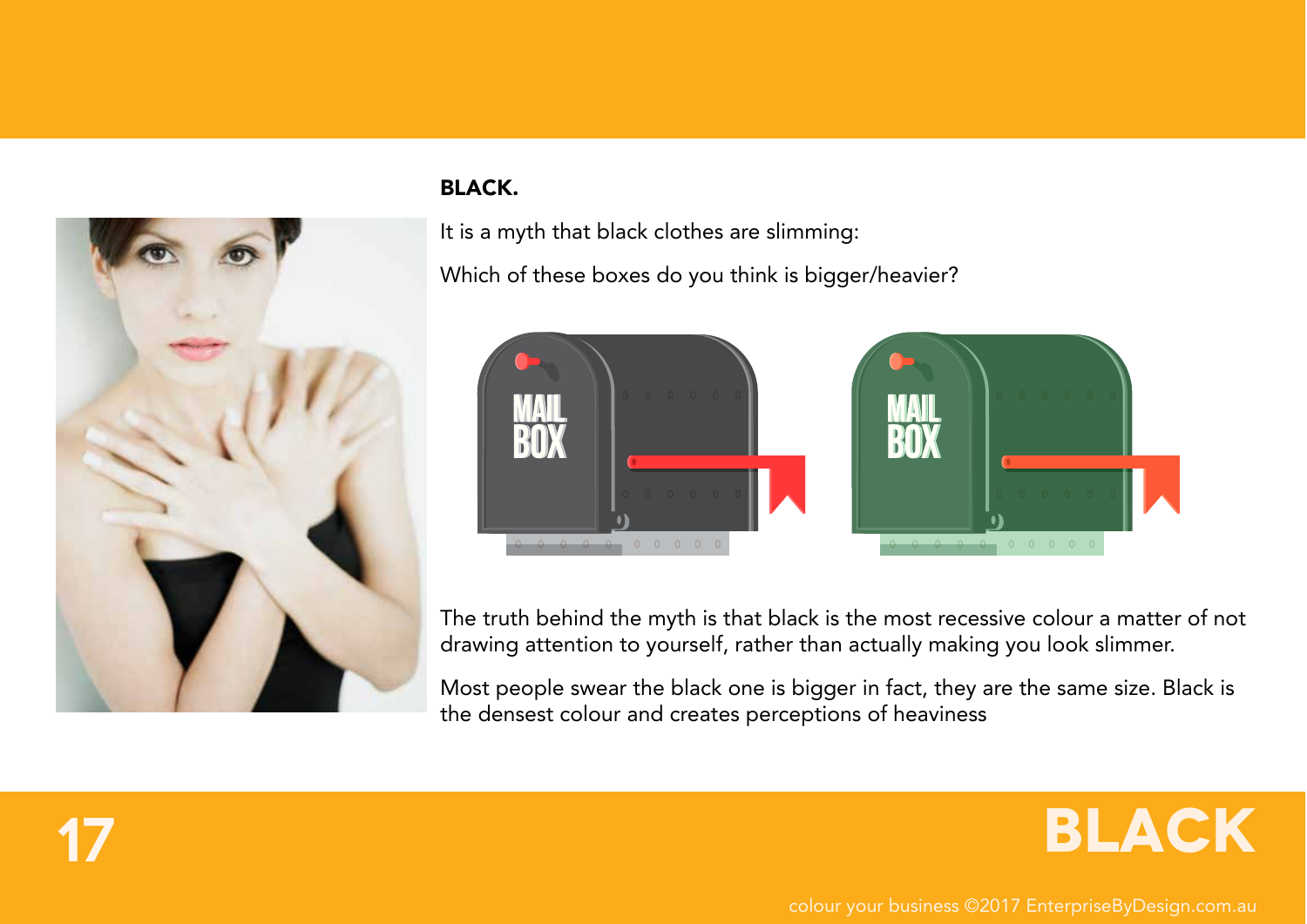

### **WHITE.**

Positive: Hygiene, sterility, clarity, purity, cleanness, simplicity, sophistication, efficiency.

Negative: Sterility, coldness, barriers, unfriendliness, elitism.

Just as black is total absorption, so white is total reflection.

In effect, it reflects the full force of the spectrum into our eyes. Thus it also creates barriers, but differently from black, and it is often a strain to look at. It communicates, "Touch me not!"

White is purity and, like black, uncompromising; it is clean, hygienic, and sterile. The concept of sterility can also be negative.

Visually, white gives a heightened perception of space. The negative effect of white on warm colours is to make them look and feel garish.

### **18 WHITE**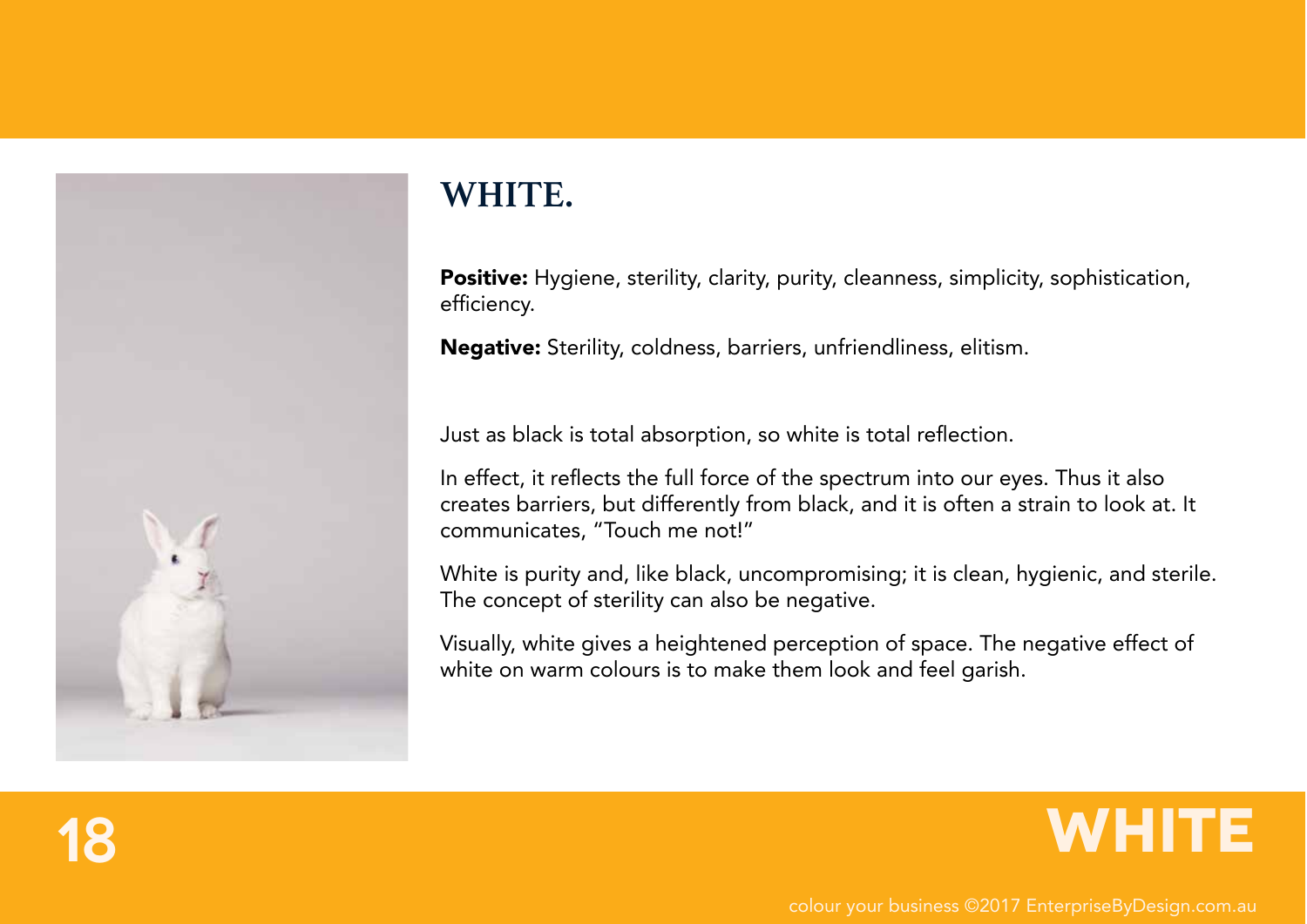

#### **BROWN.**

Positive: Seriousness, warmth, Nature, earthiness, reliability, support.

Negative: Lack of humour, heaviness, lack of sophistication.

Brown usually consists of red and yellow, with a large percentage of black. Consequently, it has much of the same seriousness as black, but is warmer and softer.

It has elements of the red and yellow properties. Brown has associations with the earth and the natural world.

It is a solid, reliable colour and most people find it quietly supportive - more positively than the ever-popular black, which is suppressive, rather than supportive.

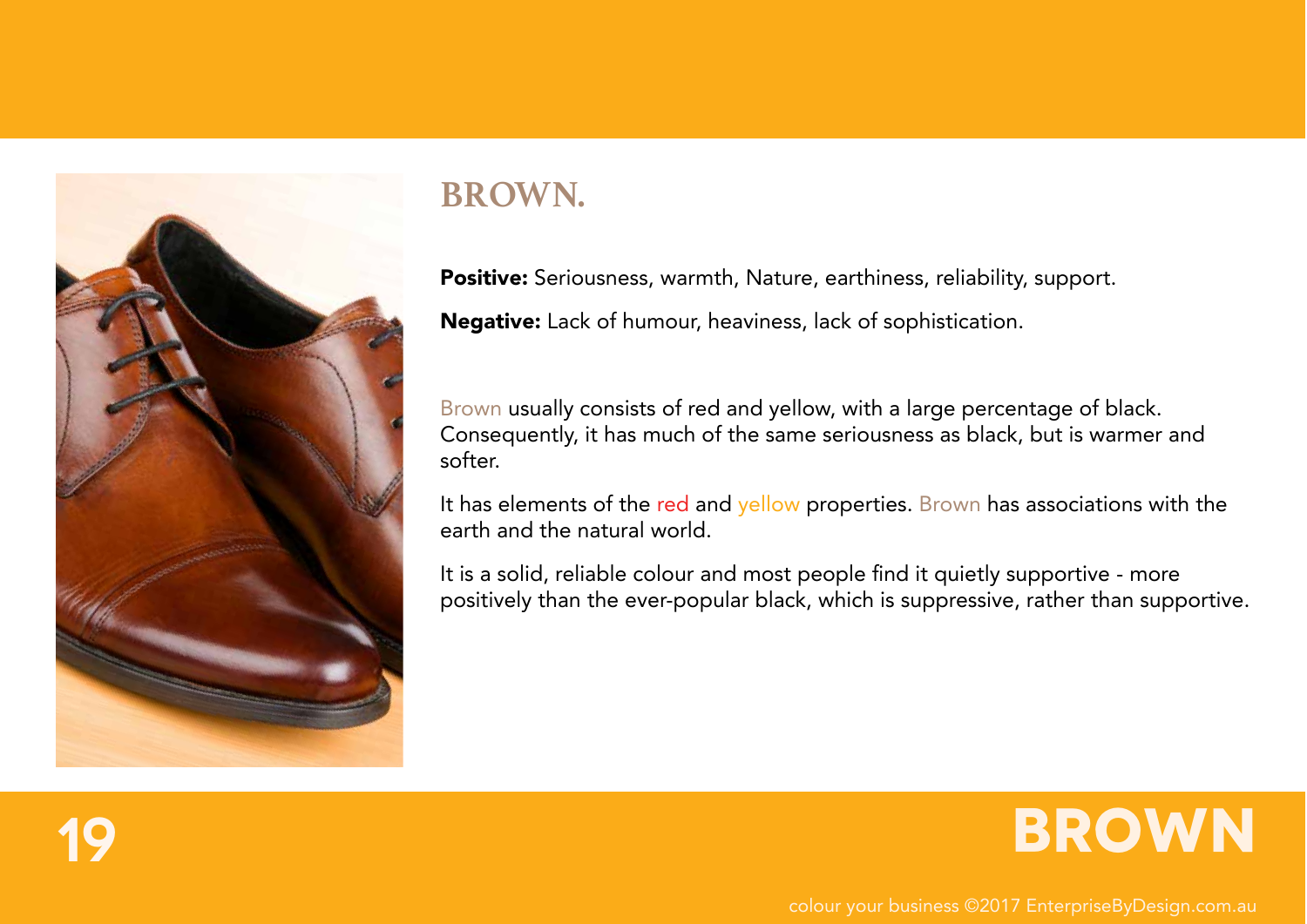#### **Group 1: Morninglight**

(Echoing the natural patterns of Spring.)

Group 1 colours are clean, clear and fresh:

Hue: Warm (contains yellow) Value: High (little, if any black) Chroma: Mid to Relatively Low

Clear, delicate warm colours containing no black.

Negatively, they may be perceived as insubstantial, frivolous and cheap.

In brand communication, these colours will be most appropriate for brands focusing on youth, fun, media and optimism etc. e.g. toy companies; PR and marketing, childrenswear, leisure.

TIP: Chroma is a measure of color purity in the Munsell color system

## **20 Colour Set 1: Morninglight**

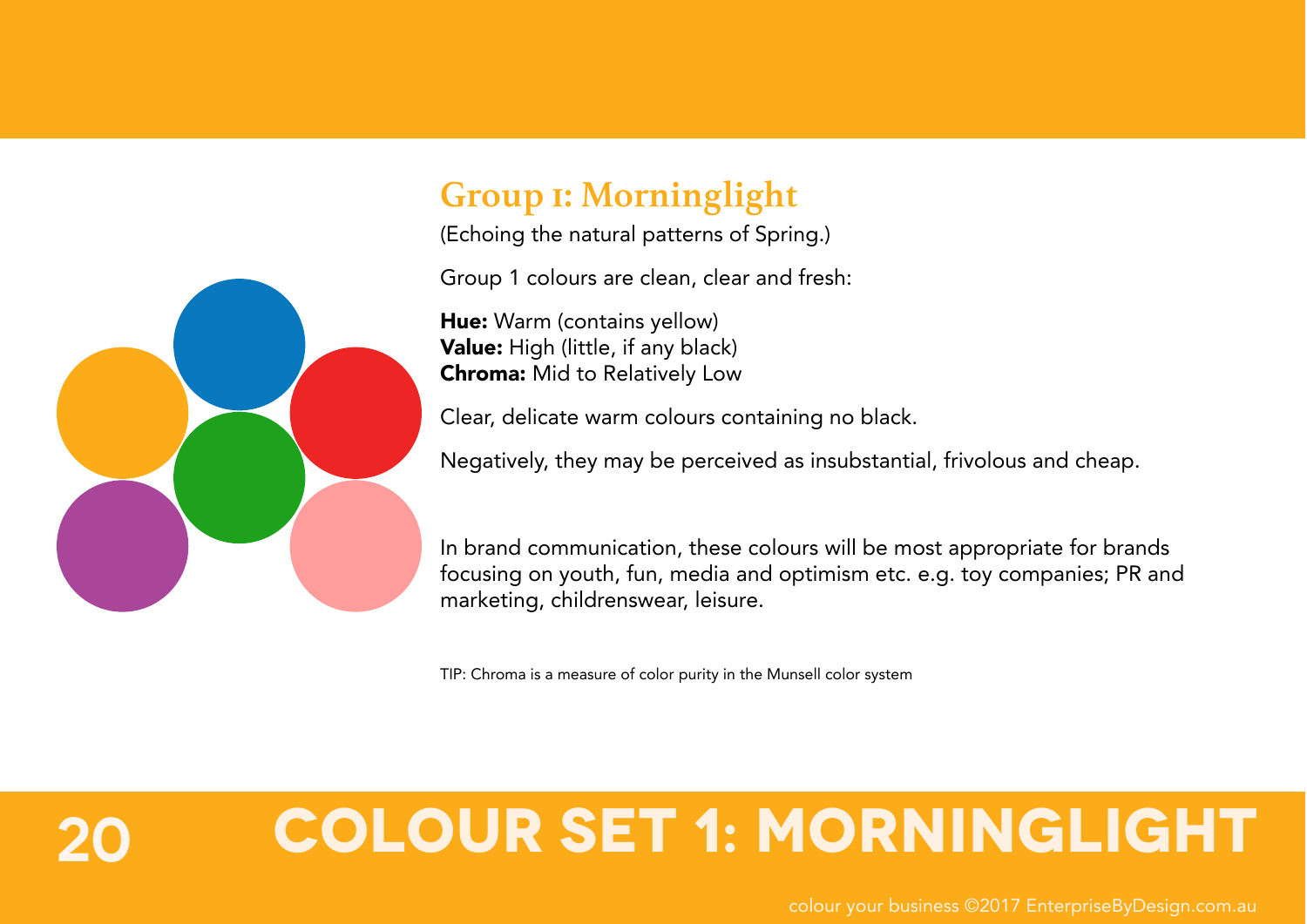

#### **Group 2: Dreamlight**

(Echoing the natural patterns of Summer.)

Group 2 colours are cool, subtle and delicate:

Hue: Cool (contains blue) Value: Mid range (most contain grey) Chroma: Relatively low

These tones are cool, contain more grey and, whilst also delicate, are not necessarily light.

Negatively they may be interpreted as draining, unfriendly, aloof, elitist, and 'wishy-washy'.

In brand design, these colours are most appropriate where calm order, timeless elegance and delicacy are required. They are the antithesis of vulgarity and work well , for example, for up-market lingerie brands, luxury hotels and law offices - as well as for government buildings, medical centres etc.

## **21 Colour Set 2: Dreamlight**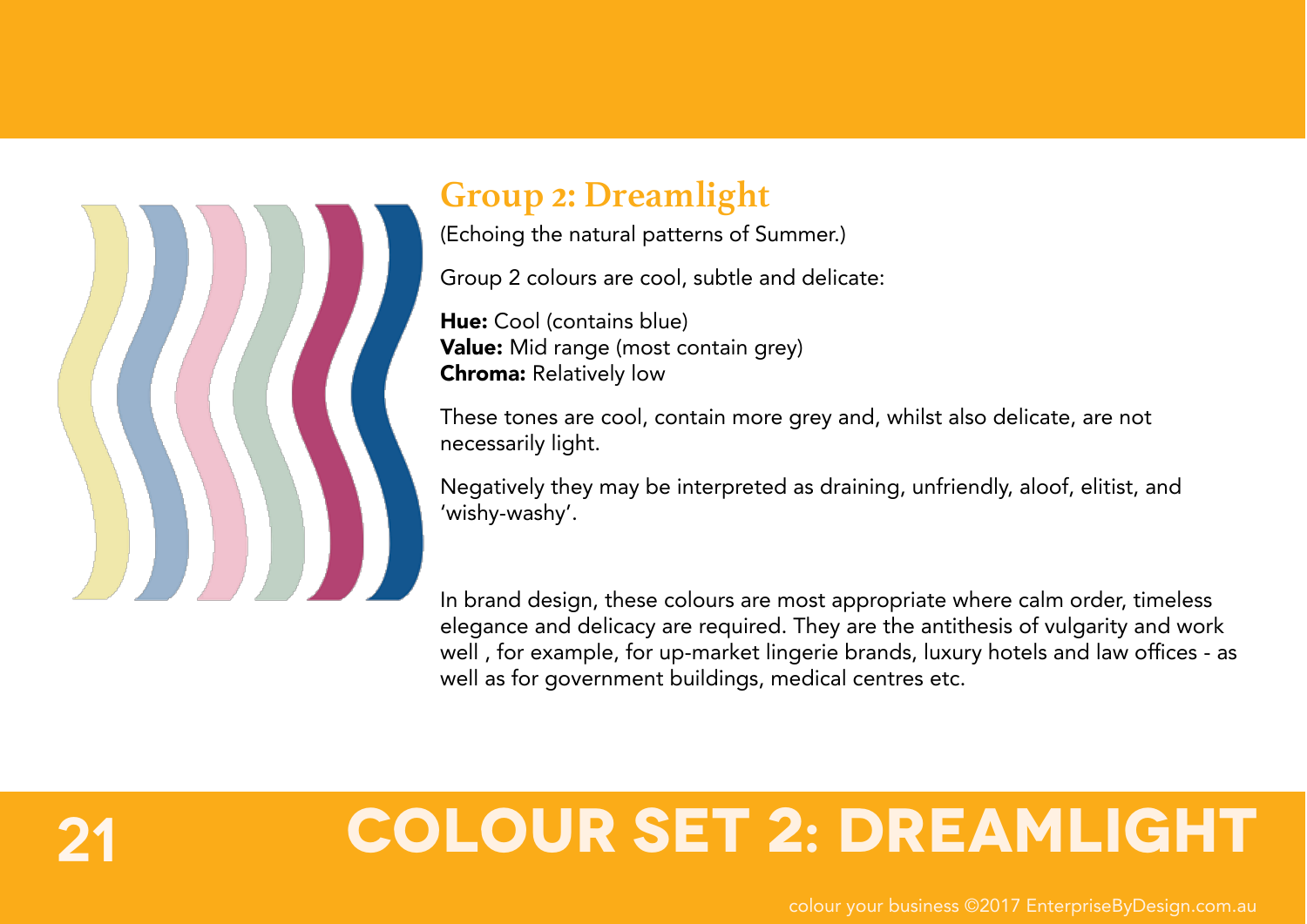### **Group 3: Firelight**

(Echoing the natural patterns of Autumn.)

Group 3 colours are rich, fiery and offbeat:

Hue: Warm (contains yellow) Value: Mid to low Chroma: Low to high

These tones are again warm, but much more intense and fiery. They contain black in their mixing (e.g. olive green is yellow mixed with black) but black itself does not belong in this group.

Misused, group 3 tones can convey heavy, old-fashioned, boring predictability and bossiness.

In brand design, these colours are easily the most widespread. They are particularly appropriate for well-established companies (of all types) with a proud heritage: for example, world famous department stores all seem to have instinctively adopted them long ago - and they do not appear to feel any need to change them; these colours are appropriate for any brand where strength and integrity are important e.g. sports, construction, organic food production.

## **22 Colour Set 3: FIRElight**

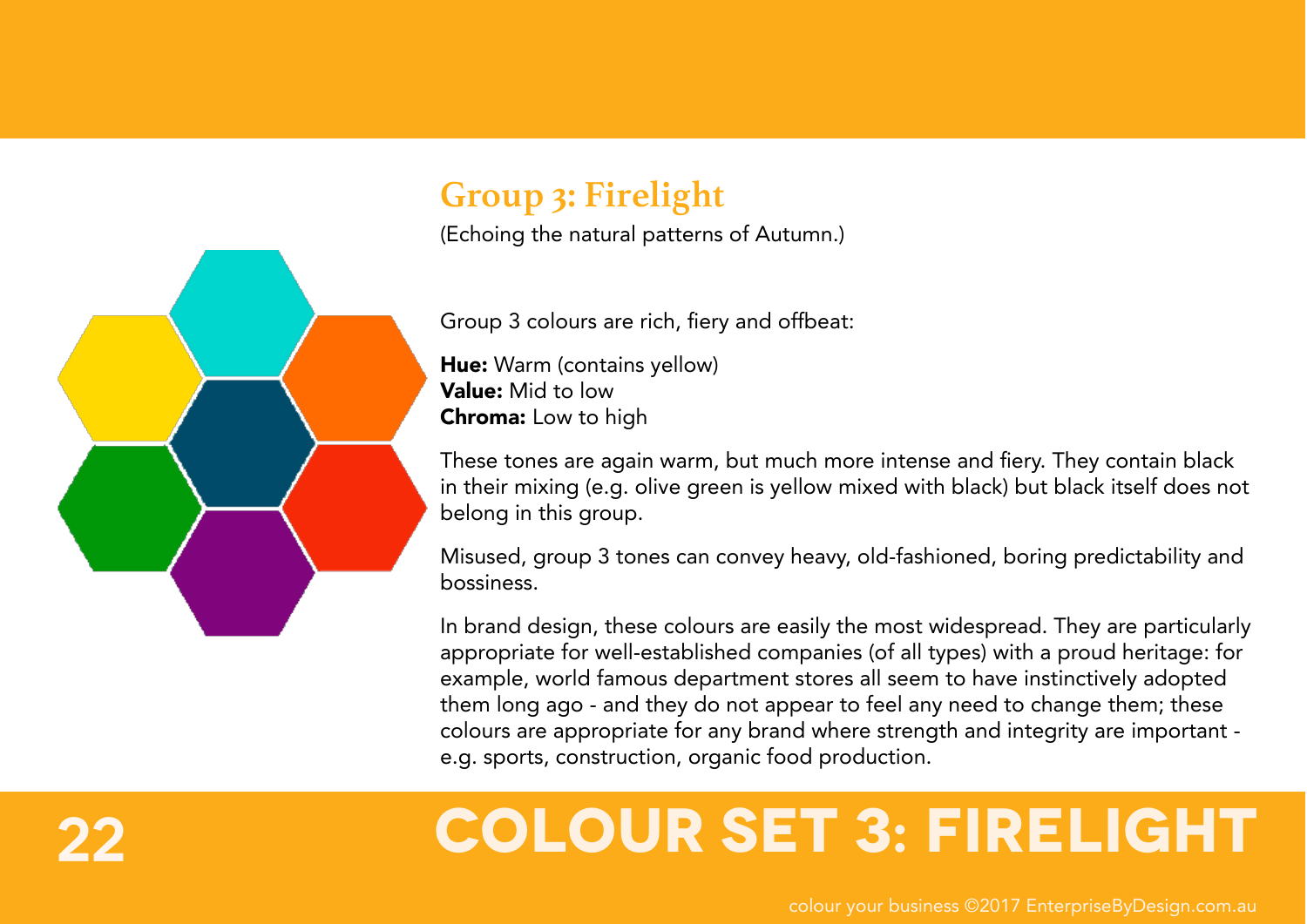#### **Group 4: Starlight**

(Echoing the natural patterns of Winter.)



Group 4 colours are cold, and either very light, very dark or very intense.

Hue: Cold (Contains blue) Value: Extremes (very light or very dark). No mid tones. Chroma: High

These colours are very clear and strong, with no subtleties.

The potential negative perceptions of Group 4 are cold, uncaring, unfriendly, materialist, and expensive.

In commercial use of colour, these colours are widely used for aspirational brands. They communicate uncompromising standards, leadership and status. They are appropriate for state-of-the-art products, cutting-edge design and anything that could be described as glamorous, sophisticated or ultra chic.

## **23 Colour Set 4: STARlight**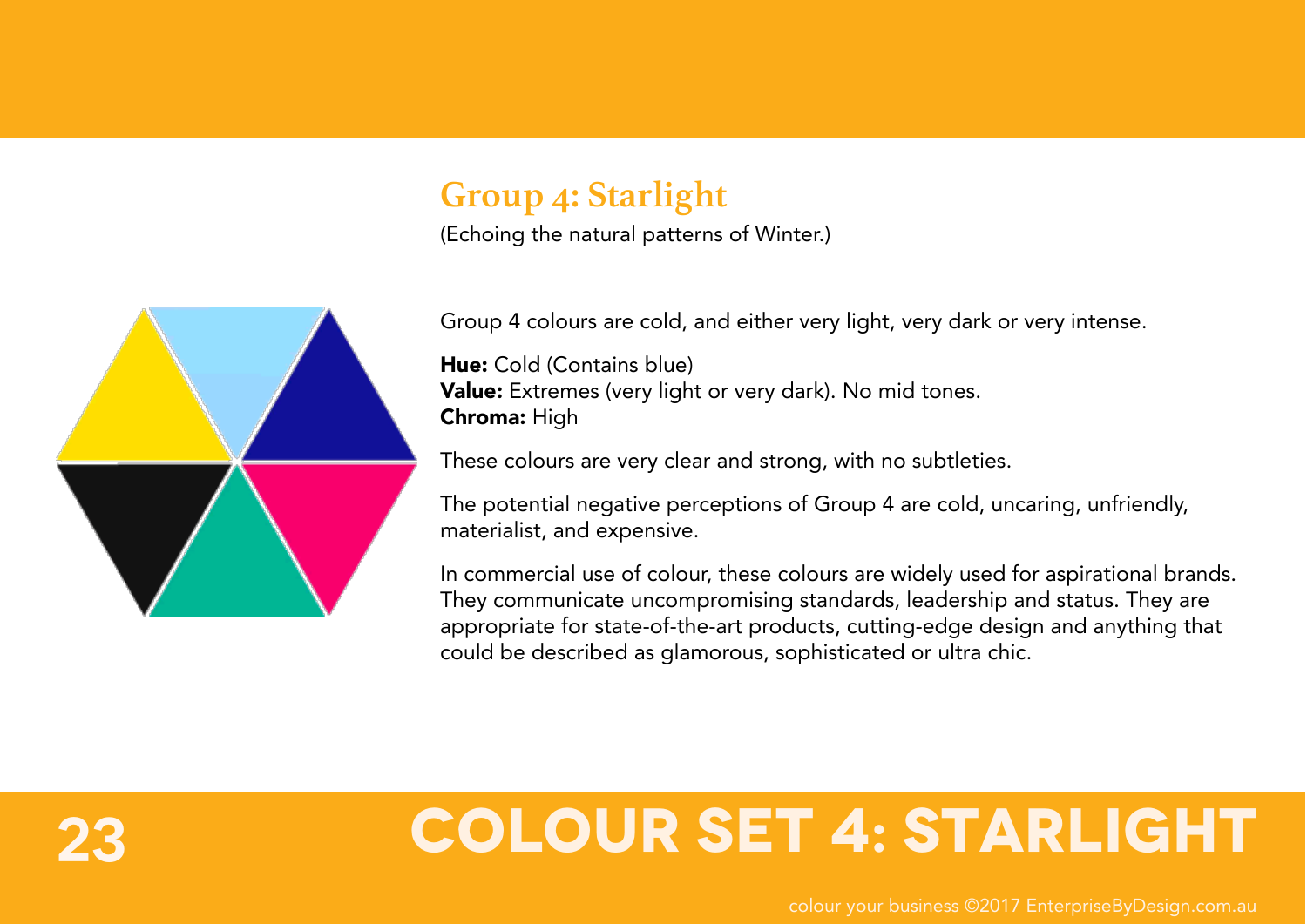





From the day babies are brought home and wrapped in their pink or blue blankets, assumptions have been made about gender and color. While there are no concrete rules about what colors are exclusively feminine or masculine, there have been studies conducted over the past 7 decades that draw some generalizations.

Colour naming: men keep it simple. What a man may simply call 'purple', a woman may have variants ... grape, plum, aubegine, lavendar etc.

*survey conducted by https://www.hotdesign.com*

## **24 GENDER COLOUR PREFERENCES**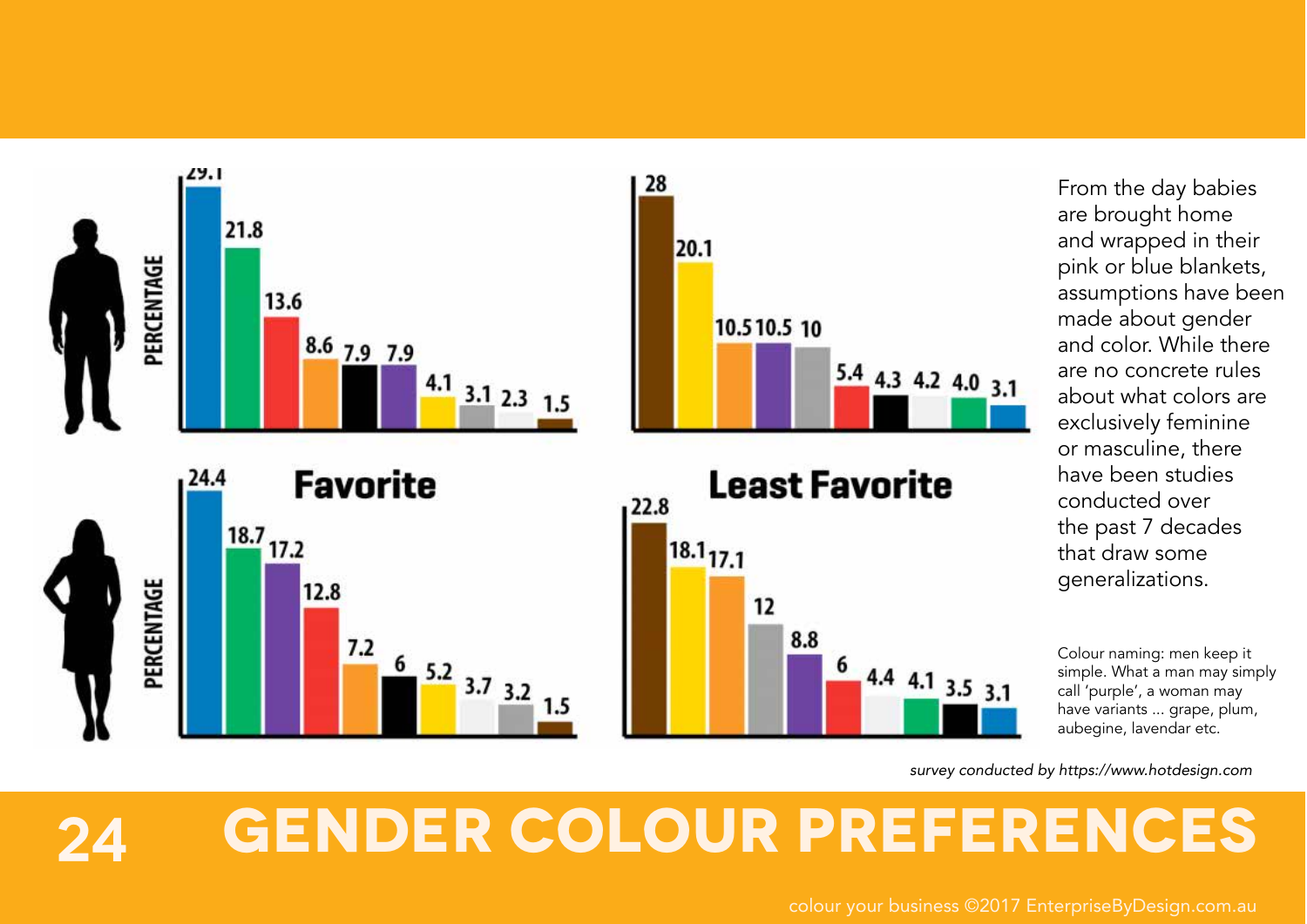

### **Colour preferences: by age**

#### **The top 4 colours**

These survey results highlight the importance of considering colour psychology in your branding.

If you're designing something for the under-70 crowd, you can't go wrong with blue or green.

If you're creating something for seniors, using red could be a great choice. And, unless there's a strong reason for using brown or yellow, you might want to avoid them as your primary colors.

*survey conducted by https://www.hotdesign.com*

# **25 COLOUR PREFERENCES: BY AGE**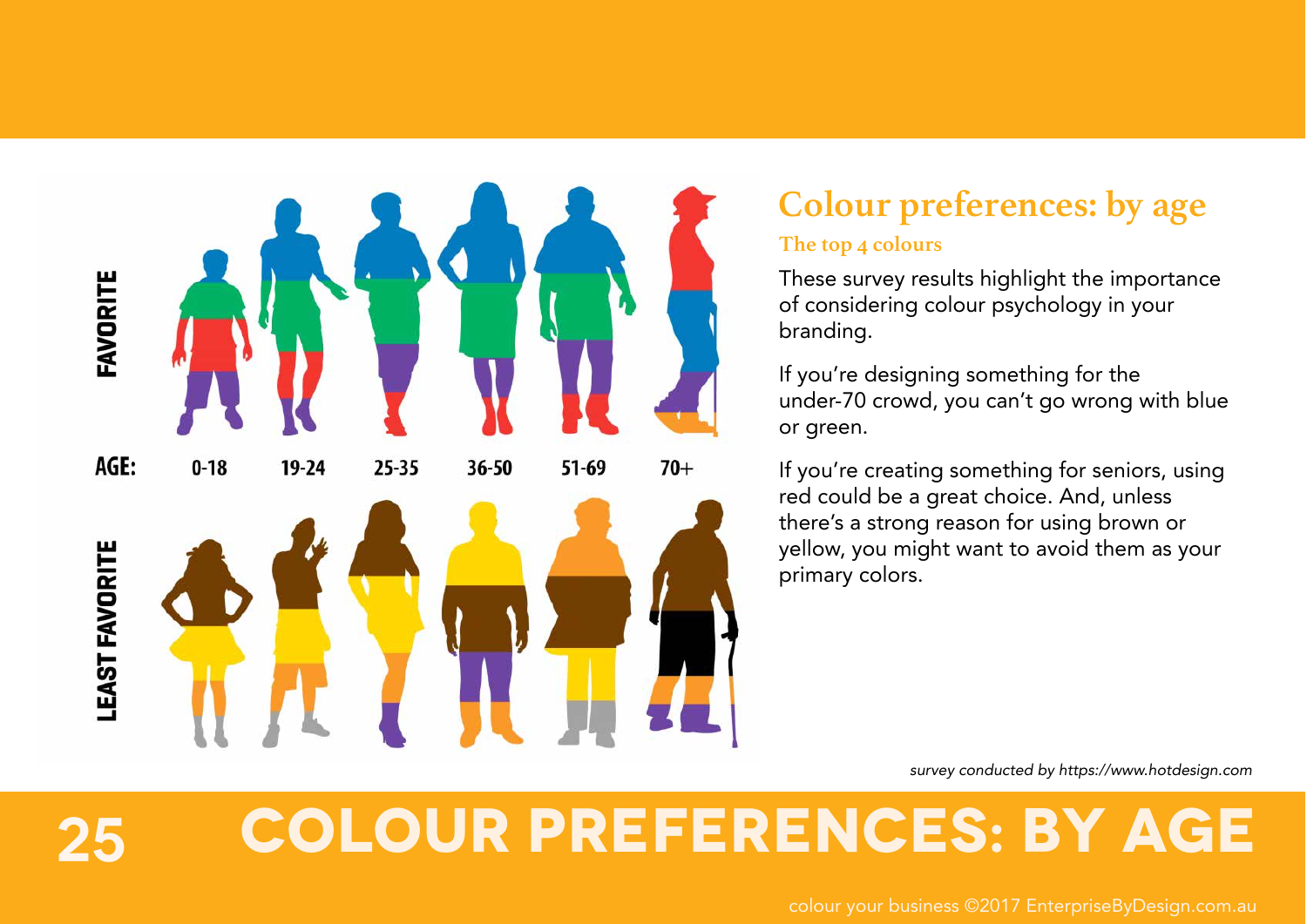|                             | What does each                                         | What are your brand's personality traits? |          |  |                         |        |
|-----------------------------|--------------------------------------------------------|-------------------------------------------|----------|--|-------------------------|--------|
|                             | colour convey?                                         | Sinoare                                   | Exciting |  | Competent Sophisticated | Rugged |
|                             | <b>EXCITING FIERY BOLD</b><br><b>AGGRESSIVE ACTIVE</b> |                                           |          |  |                         |        |
| <b>RED</b>                  | <b>FRIENDLY DELICIOUS</b><br><b>CONFIDENT EXCITING</b> |                                           |          |  |                         |        |
| ORANGE<br><b>YELLOW</b>     | <b>HAPPY OPTIMISTIC</b><br><b>CONFIDENT FUN</b>        |                                           |          |  |                         |        |
| <b>GREEN</b><br><b>BLUE</b> | PEACEFUL HEALTHY<br><b>CALM NATURAL</b>                |                                           |          |  |                         |        |
| <b>PURPLE</b>               | <b>TRUSTWORTHY</b><br><b>DEPENDABLE STRONG</b>         |                                           |          |  |                         |        |
| BLACK<br><b>BROWN</b>       | <b>CREATIVE REGAL</b><br>FLAMBOYANT SMART              |                                           |          |  |                         |        |
|                             | <b>BALANCED CALM</b><br>LUXURIOUS SENSIBLE             |                                           |          |  |                         |        |
|                             | NATURAL RUGGED<br>DEPENDABLE EARTHY                    |                                           |          |  |                         |        |

The Five Dimensions of Brand Personality is a frameword developed by Jennifer Aaker to describe and measure the "personality" of a brand in 5 core dimensions, each divided into a set of facets. It is a model to describe the profile of a brand by using an analogy with a human being.

Marketing man, Mark Gamtcheff has combined the conventional wisdom about colours and their meanings and visually cross-reference against Aakers work & come up with the Brand Colour **Matrix** 

Image by Mark Gamtcheff at Baker Marketing . Copyright @'2015

## **26 Brand colour matrix**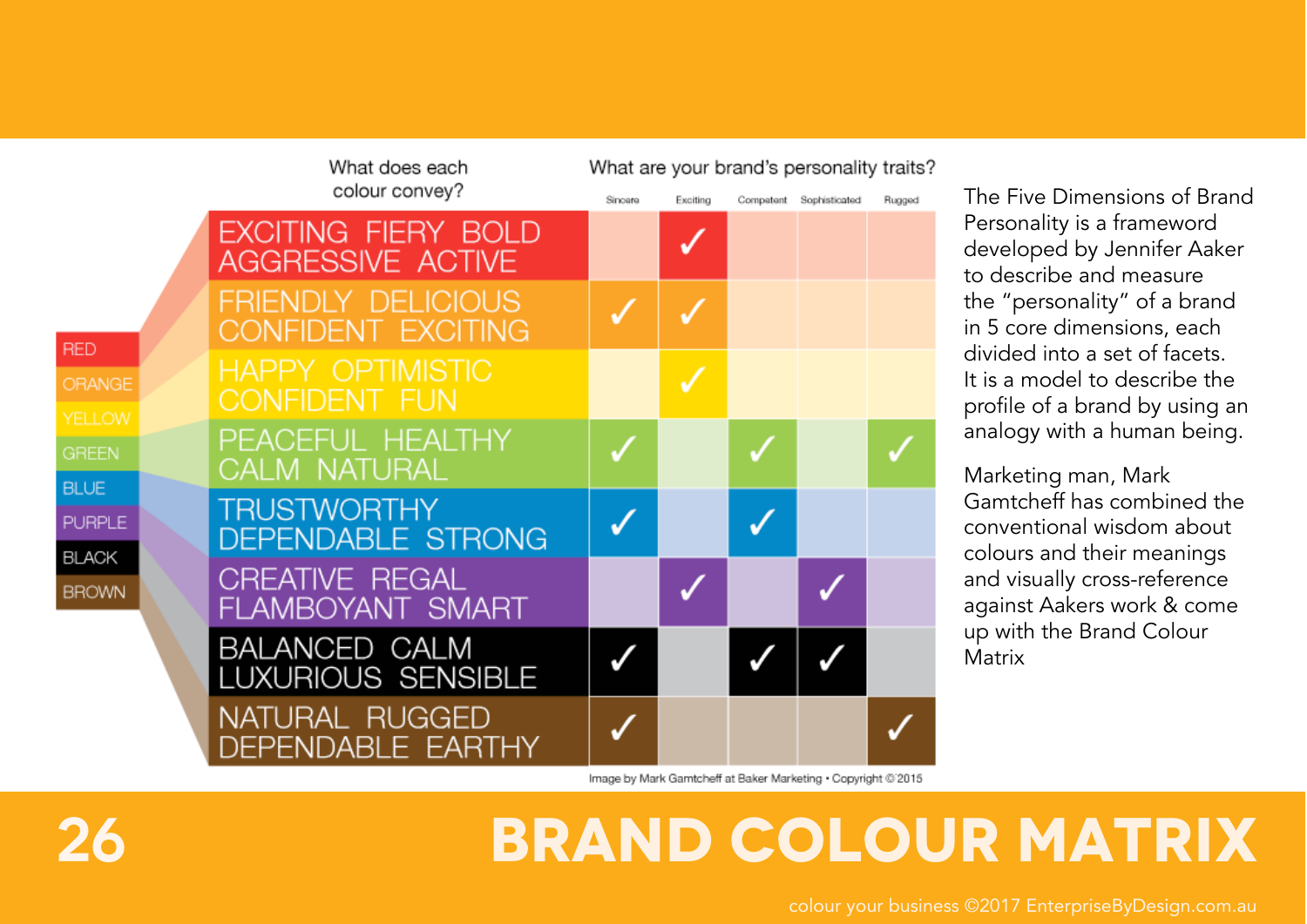#### **How Are Major Brands Using Colour?**

Colour is known to have a powerful psychological impact on people's behavior and decisions, and this knowledge is used by by designers and marketers in making decisions.

It's been found that colour can often be the sole reason someone purchases a product, where 93% of buyers focus on visual appearance and almost 85% claim colour to be their primary reason for purchase!

Look at how each of these well known brands harness the psychology & the personality of their customer in their brand colours.

~ poster courtesy http://visual.ly/color-emotion-guide

# COLOR EMOTION GUIDE



## **27 How Major Brands UsE ColoUr**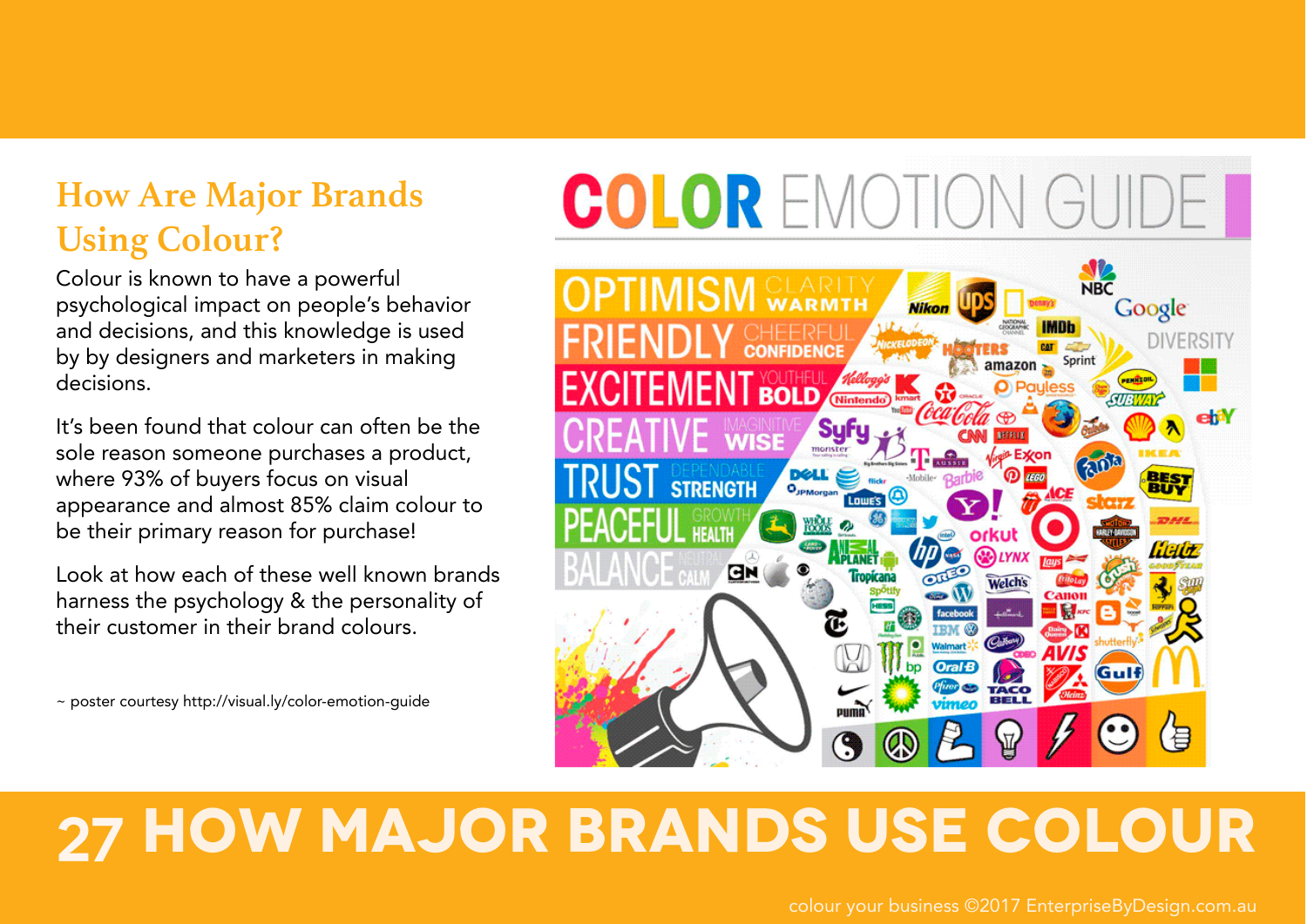



#### **Let's analise 2 well known brands:**

McDonald's chooses high-energy colors like red and yellow which appeal to children, kindle appetites, and create a sense of urgency. Of course, Ronald McDonald himself is popular with the kids, but he's also sure to agitate parents quickly. This facilitates faster customer turnover.

It's scary to think how powerful this tactic has been for Micky D's, which might not have been the same ridiculously big chain it is today without using red and yellow so effectively. McDonald's sure wouldn't be so popular trying to market all that unhealthy food using the color green!

Off topic but interesting: The symbolism behind the arches was intended to represent a mother's nurturing breasts, subconsciously making hungry customers feel comforted and at home.

Interestingly, the only major global brand to use green as its primary color is Starbucks. Using green shows that Starbucks hopes to promote a sense of relaxation in their cafes, inviting customers to come in for a coffee break during a stressful day.

How are you incorporating color into your branding and marketing efforts?

### **28 BIG BRAND ANALYSIS**